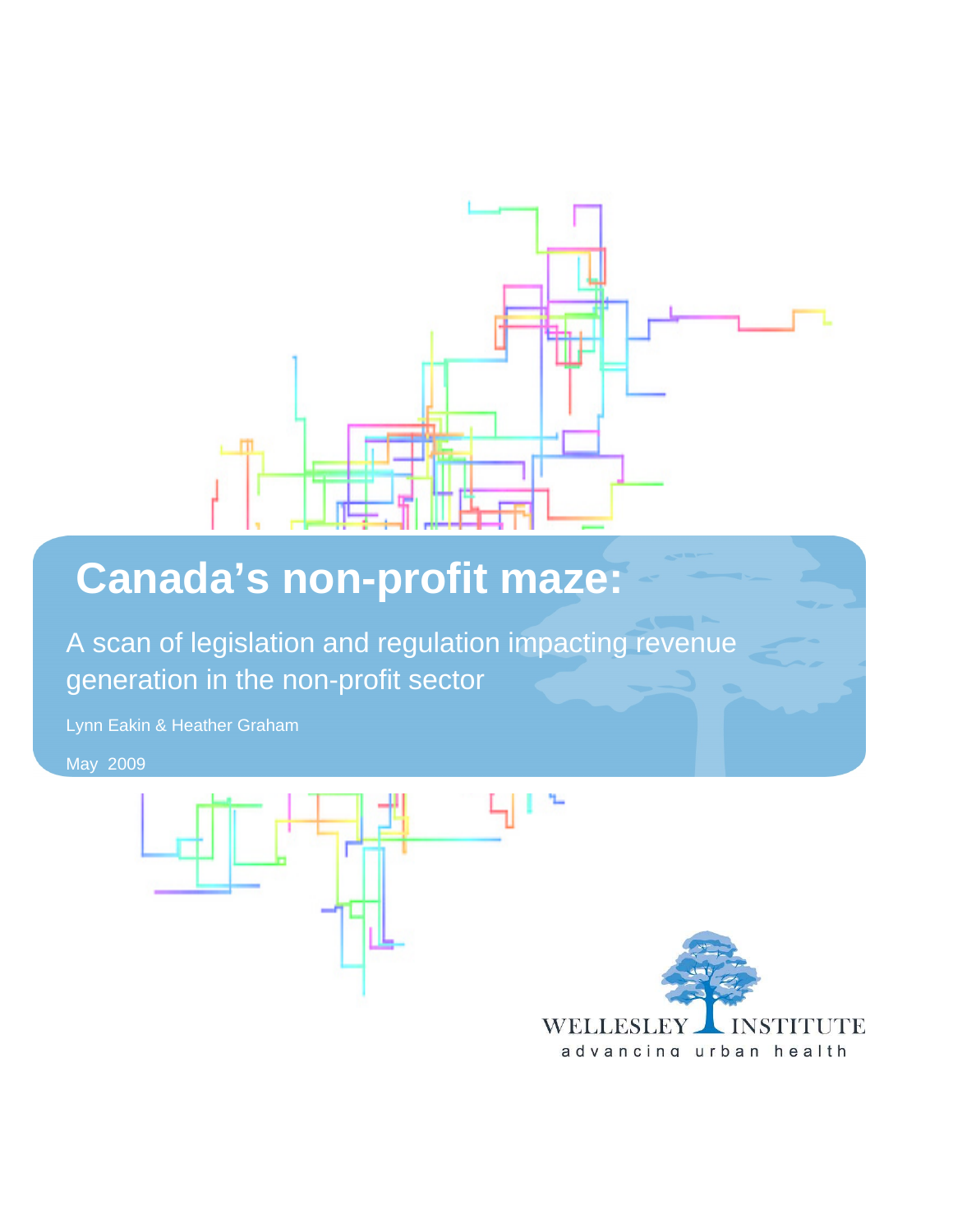

# **Table of Contents**

| Understanding the Legislative and Regulatory Environment: The Third Sector |  |
|----------------------------------------------------------------------------|--|
|                                                                            |  |
|                                                                            |  |
|                                                                            |  |
|                                                                            |  |
|                                                                            |  |
|                                                                            |  |
|                                                                            |  |
|                                                                            |  |
|                                                                            |  |
|                                                                            |  |
|                                                                            |  |
|                                                                            |  |
|                                                                            |  |
| Appendix: Scan of Organizations Involved in Non-Profit Sector Regulatory   |  |

**Related Document:** 

A Policy Perspective on Canada's Non-Profit Labyrinth of Regulatory and Legislative Barriers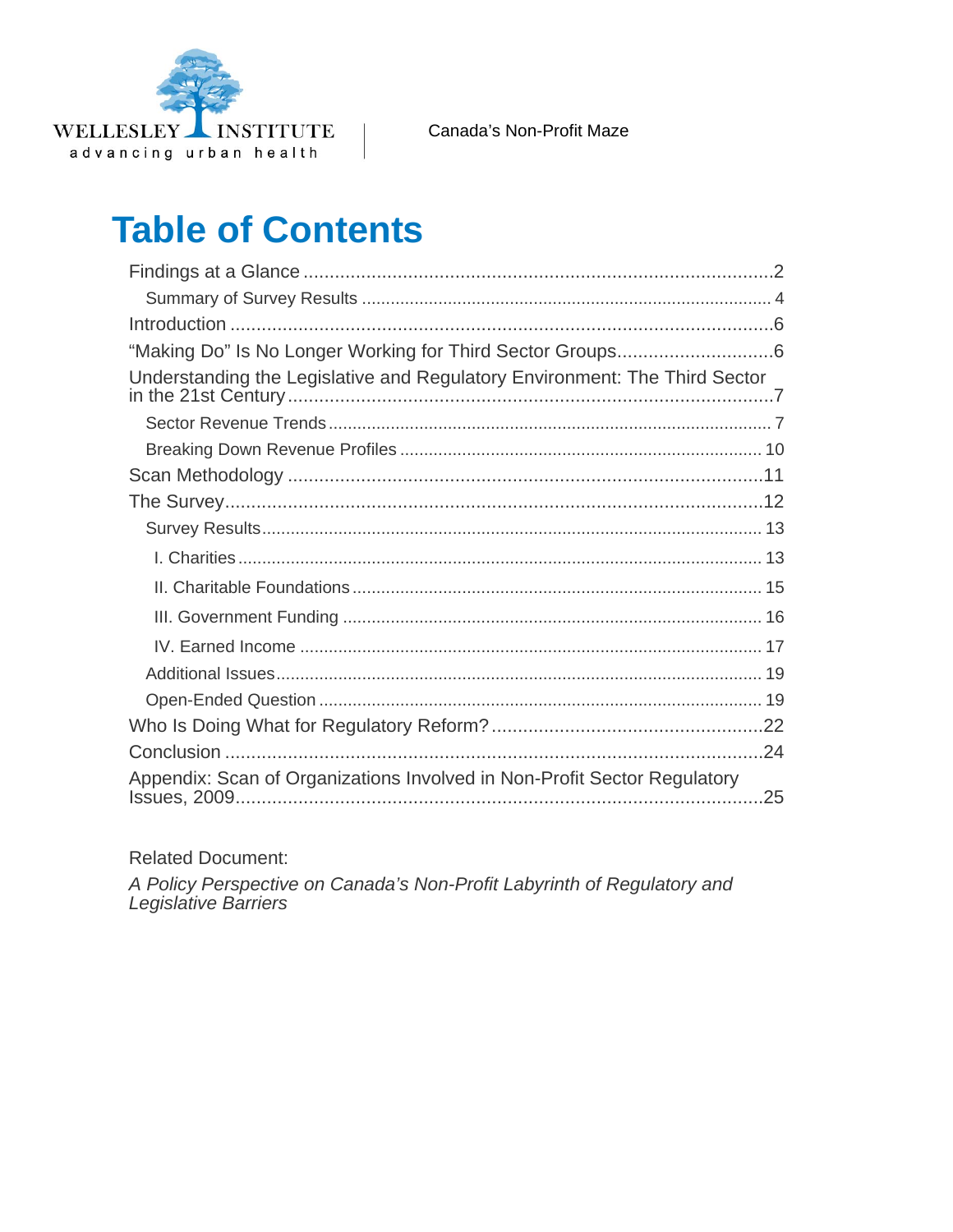<span id="page-2-0"></span>

# **Findings at a Glance**

In 2007, groundbreaking research for the Wellesley Institute by Lynn Eakin and Associates confirmed that Canada's third sector (the vital web of non-profit, charitable, and voluntary organizations that provides valuable programs and services and knits together communities) was facing deep troubles. The report *We Can't Afford to Do Business This Way* (available at the Wellesley Institute website at **www.wellesleyinstitute.com**) noted that non-profits were facing growing administrative and financial burdens. As the economic recession began to take hold one year later, the Wellesley Institute asked Lynn Eakin and Associates to do a detailed scan of the sector, and speak with experts, including charity law lawyers and sector leaders and thinkers from across the non-profit and charitable spectrum of organizations.

Here's what we heard:

- The 32 survey respondents identified *significant difficulties with the current legislative and regulatory framework* for non-profits and charities. As non-profits struggle with the ever-greater challenges of the economic downturn, they reported significant funding concerns.
- The sector's primary sources of revenue are charitable donations, government funding, and earned income. Recent trend data for core non-profit organizations (without hospitals, colleges, and universities) show that the main source of non-profit funding is shifting. Government and charitable funding is declining as a percentage of sector income and earned revenue is increasing. Increasingly, *non-profit organizations are seeking revenue from all three sources.*
- Each of the revenue sources has significant legislative and regulatory constraints on its own, and *when all three sources of income come together in a single organization, the difficulties are compounded and are much more complex.* Sector regulation was never designed for organizations obtaining revenue from all three sources.
- *Funding challenges and regulatory entanglements amount to a veritable maze* that adds a huge administrative burden to already over-burdened organizations. Management resources are diverted from the primary mission of the organization to the complex challenge of navigating an ever-expanding maze of regulation.
- Government accountability measures remain overwhelming and focused on fiscal management to the detriment of programs and services. Not only do third sector organizations suffer, but the many millions of Canadians who rely on their programs and services also suffer. Proper accountability for public and charitable funds is important, but the *stranglehold of regulation that has emerged in recent years is reducing the operating efficiency of non-profit groups.*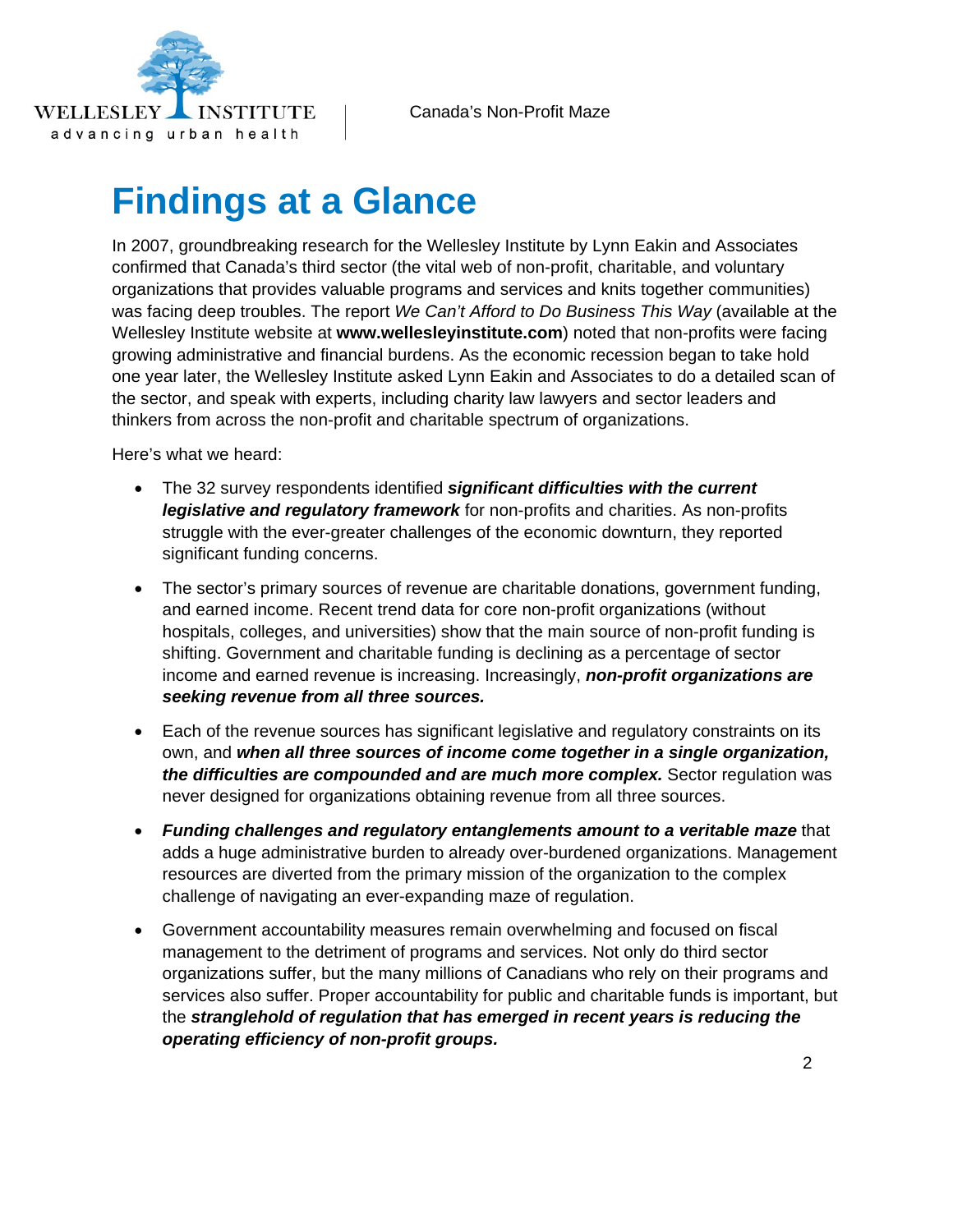

- *Charitable regulation prevents many formal charities from earning income.* Charitable foundations have a unique set of issues not well understood by people working in the sector, not to mention government policy-makers or the general public.
- Non-profit organizations looking to operate a social enterprise find themselves *cut out of access to charitable funds and also cut out from revenue sources available to forprofit business.* In addition, they do not have specific non-profit social enterprise legislation.
- Traditionally, the sector has quietly changed regulations or has devised creative ways of working around the disabling regulation and rules. Increasingly, however, the legislative and regulatory barriers are proving too great to surmount, and whole parts of the sector are not operating as they should. *"Making do" is no longer an option for too many in the sector.*
- The scan of who is doing what in the sector (Appendix B) has identified *some newly active groups beginning to involve themselves in regulatory issues.* SiG National, SiG MaRS, CAUSEWAY, and the Ontario Nonprofit Network are all relative newcomers with a focus on broad operating conditions for the field. They join *other, more established groups, who are increasing their focus and involvement in regulatory issues and the changes needed to enable the sector to undertake its work.* The Muttart Foundation, Imagine Canada, and the Community Foundations of Canada all have initiatives underway.
- The striking gap uncovered in this scan is the *absence of government engagement* with the sector in the reform process. As the largest funders of the sector and, as regulators, all three levels of government have many reasons to work with the sector to develop enabling operating conditions. Where government has engaged in a reform process, the results have been promising.

A separate policy brief that accompanies this report provides an overall analysis and sets out some pragmatic and practical solutions designed to loosen the tangle. The starting point is for Canada (along with provincial and local governments) to recognize the critical importance of the third sector and set in place the process to start to unravel the choking maze of regulatory and financial overload. This is already happening in the United Kingdom (which has a national Cabinet-level Office of the Third Sector), the United States (where President Barack Obama has created the White House Office of Social Innovation and Civic Participation), and a few Canadian jurisdictions (such as Newfoundland and Labrador, which has a Minister Responsible for the Volunteer and Non-Profit Sector).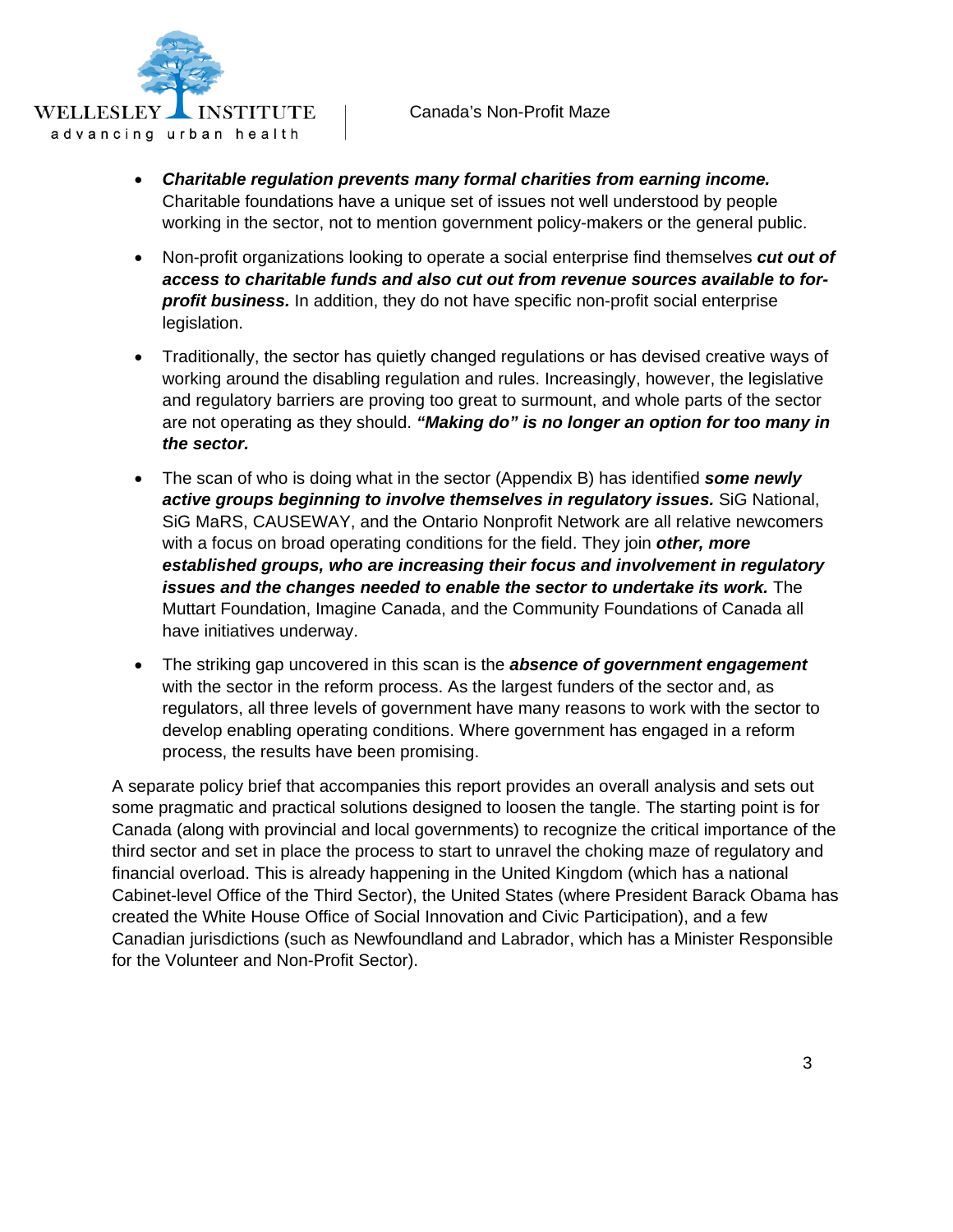<span id="page-4-0"></span>

## **Summary of Survey Results**

#### **I. Charities**

| Key Regulatory and Legislative Charity Issues                                                                       | Percentage of<br><b>Respondents Rating</b><br><b>Issue as "More or Most</b><br>Significant" |
|---------------------------------------------------------------------------------------------------------------------|---------------------------------------------------------------------------------------------|
| All of a charity's activities must be charitable                                                                    | 63%                                                                                         |
| Charities are prohibited from owning more than 10% of a<br>business                                                 | 54%                                                                                         |
| Disbursement quota (80% of expenditures must be<br>charitable)                                                      | 54%                                                                                         |
| Line between policy development and advocacy (<10% on<br>advocacy)                                                  | 54%                                                                                         |
| Obtaining charitable status                                                                                         | 51%                                                                                         |
| Lobbyist registrations (confusion about when and how)                                                               | 30%                                                                                         |
| Technical issues regarding charitable gifts (tax shelters,<br>flow-through shares, valuing life insurance policies) | 24%                                                                                         |
| 3.5% enduring property annual distribution requirement                                                              | 21%<br>33% don't know                                                                       |

#### **II. Charitable Foundations**

| <b>Key Charitable Foundation Issues</b>        | <b>Percentage of Respondents Rating</b><br><b>Issue as "More or Most Significant"</b> |
|------------------------------------------------|---------------------------------------------------------------------------------------|
| Can only fund charities (drives non-profits to | 48%                                                                                   |
| become charitable)                             | 22% don't know                                                                        |
| Prohibited from carrying on business (e.g.,    | 22%                                                                                   |
| social purpose business)                       | 33% don't know                                                                        |
| Passive investor status (2% holding limit;     | 12%                                                                                   |
| >50% requires public trustee oversight)        | 62% don't know                                                                        |
| Restricted ownership of non-arm's length       | 4%                                                                                    |
| company holdings for private foundations       | 52% don't know                                                                        |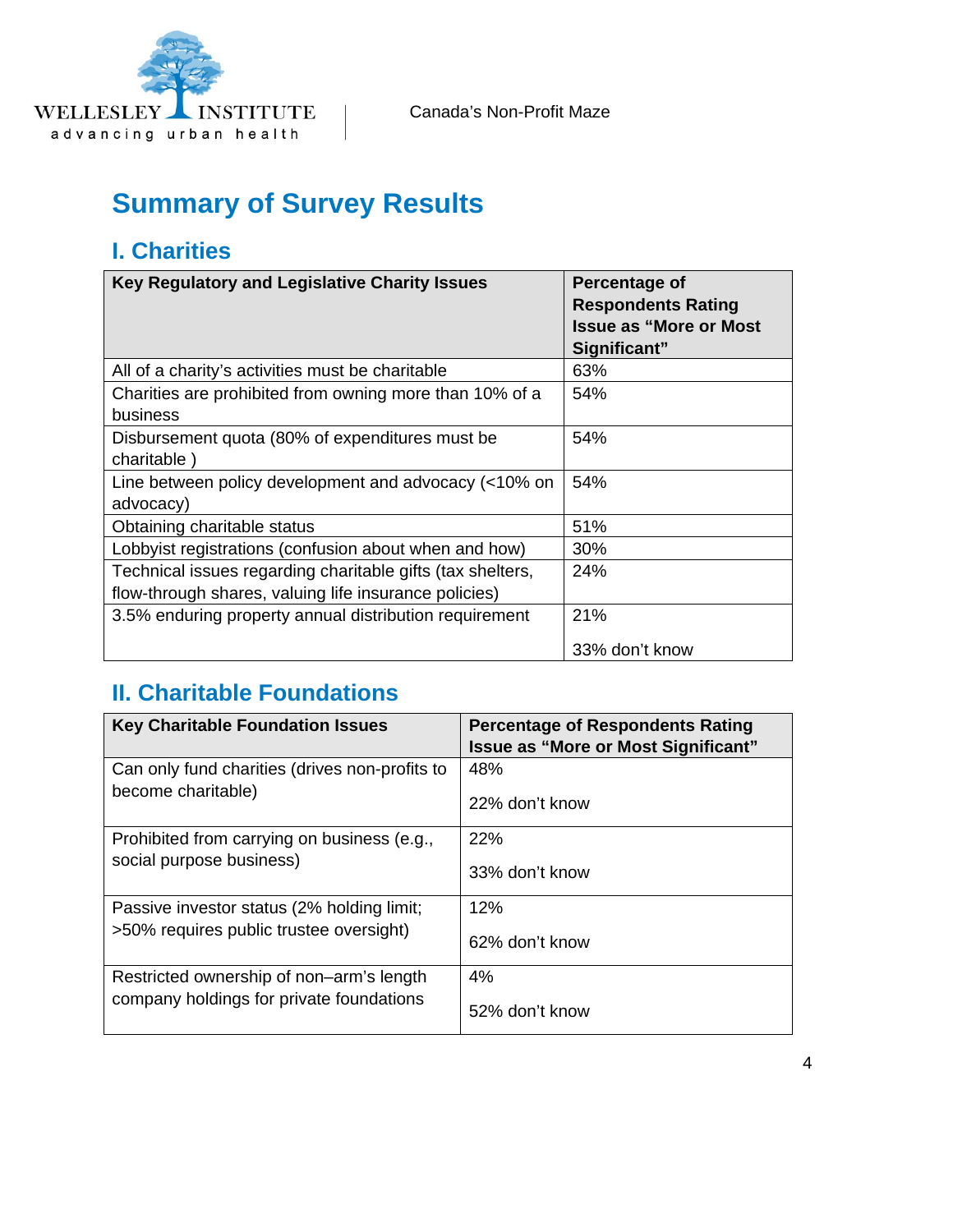

### **III. Government Funding**

| <b>Key Government Funding Issues</b>                                                                | <b>Percentage of Respondents Rating</b><br><b>Issue as "More or Most Significant"</b> |
|-----------------------------------------------------------------------------------------------------|---------------------------------------------------------------------------------------|
| Lengthy applications for short-term funding<br>and small grants                                     | 88%                                                                                   |
| Ever-complex reporting                                                                              | 88%                                                                                   |
| Line-by-line restrictions on using funds                                                            | 72%                                                                                   |
| Impact of government auditor requirements                                                           | 66%                                                                                   |
| Multiple oversight, split jurisdictions                                                             | 65%                                                                                   |
| Restrictions in contract on advocacy/public<br>policy participation                                 | 53%                                                                                   |
| Conflicting legislative obligations (e.g.,<br>employment, health and safety, and terms of<br>grant) | 45%                                                                                   |
| NAFTA (need to retain services in public<br>domain, once for-profit can't go back)                  | 18%                                                                                   |

#### **IV. Earned Income**

| <b>Key Earned Income Issues</b>                                                       | <b>Percentage of Respondents Rating</b><br>Issue as "More or Most Significant" |
|---------------------------------------------------------------------------------------|--------------------------------------------------------------------------------|
| Lack of access to capital                                                             | 75%                                                                            |
| Lack of access to foundations for funding<br>(grants and/or social purpose investing) | 66%                                                                            |
| Must be a secondary activity for charities<br>(prohibits social enterprise)           | 60%                                                                            |
| "Related business" restrictions on charities                                          | 54%                                                                            |
| Lack of community interest companies<br>legislation (similar to UK)                   | 39%<br>32% don't know                                                          |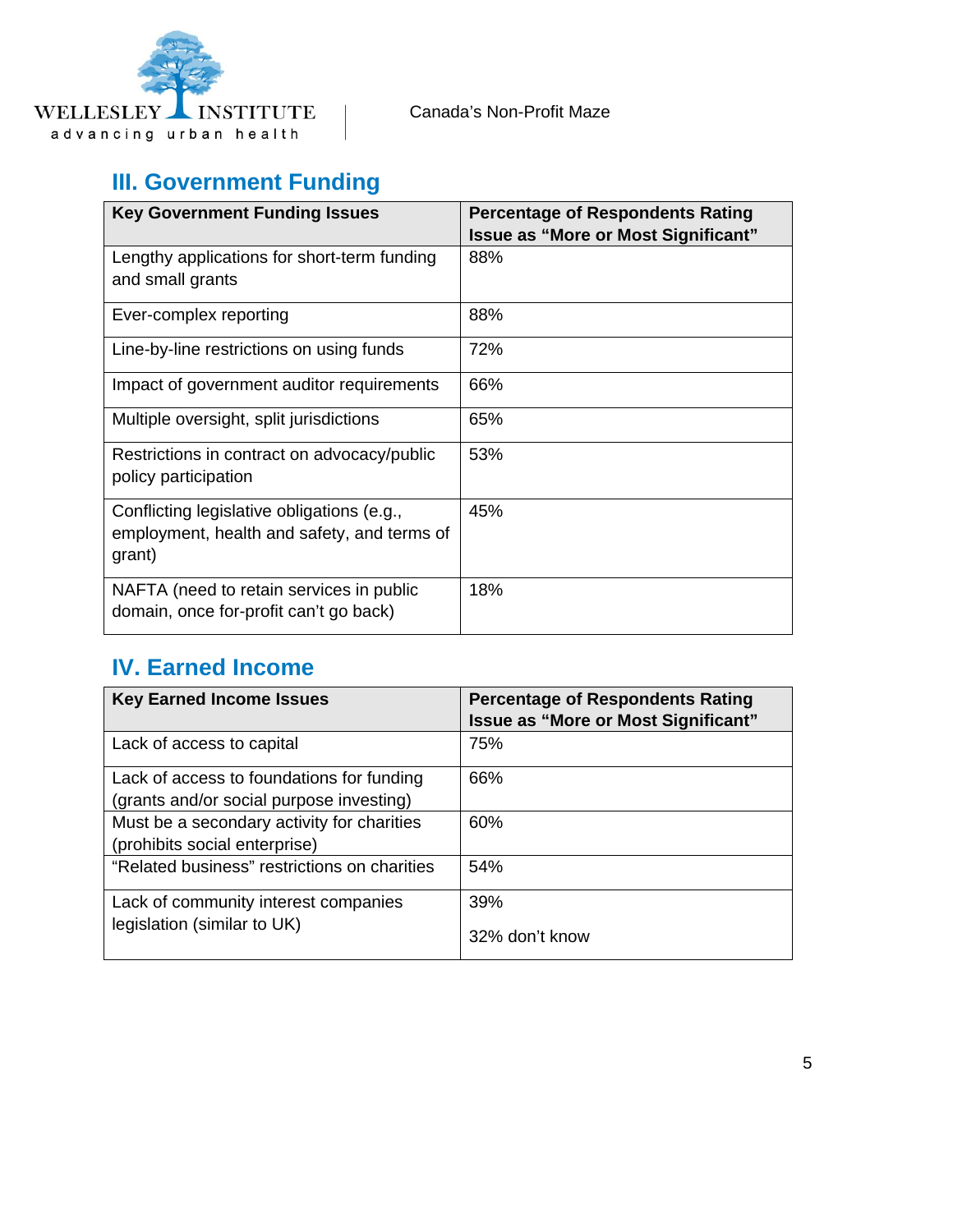<span id="page-6-0"></span>

## **Introduction**

The non-profit and charitable sector in Canada is a significant economic force. It accounts for \$90 billion in GDP and is six times the size of the automobile industry. Using data from Statistics Canada, the Wellesley Institute estimates that the core non-profit sector (excluding universities and hospitals) is three times the size of the automobile industry. We also estimate that the sector accounts for \$12 billion in volunteer unpaid labour.

In Ontario, there are 45,000 organizations with annual revenues of \$48 billion and just under 1 million paid staff (or \$29 billion and 600,000 jobs when hospitals, colleges, and universities are excluded). Volunteer time amounts to the equivalent of another 412,000 full-time jobs. Moreover, the non-profit sector is the service delivery agent of choice for government services. The non-profit and charitable sector is clearly an important part of the Canadian economy and an enormous contributor to the quality of life in Canadian communities. Despite this, most Canadians would be hard pressed to describe this sector, much less appreciate its challenges.

Organizations in the third sector share key characteristics: they are dedicated to their work and pragmatic in their approach to working around the obstacles they face in pursuing their missions. For many years the pragmatic approach worked, and the non-profit and charitable sector grew and thrived. In the past 15 years, however, the pace of change in the sector has accelerated and, with it, the complexity of the obstacles it faces. It is time to take a closer look at the legislative and regulatory environment in which the non-profit and charitable sector works.

To this end, the Wellesley Institute commissioned Lynn Eakin and Associates to engage thought- and practice leaders in the third sector to tell us about the impact of the legislative and regulatory environment on revenue generation and to identify who is doing what on the key issues.

# **"Making Do" Is No Longer Working for Third Sector Groups**

The non-profit sector in Ontario does not have an overview of the legislative and regulatory reforms required to support its public benefit work. Such an overview is needed to develop the strategic focus needed to modernize the legislative and regulatory regime governing charities and non-profits.

Until recently, regulatory reform has not been a priority for the non-profit sector or for government. The sector has a long practice of "making do," of finding a way around obstacles, but there are indications that we may be reaching a tipping point with regard to legislative and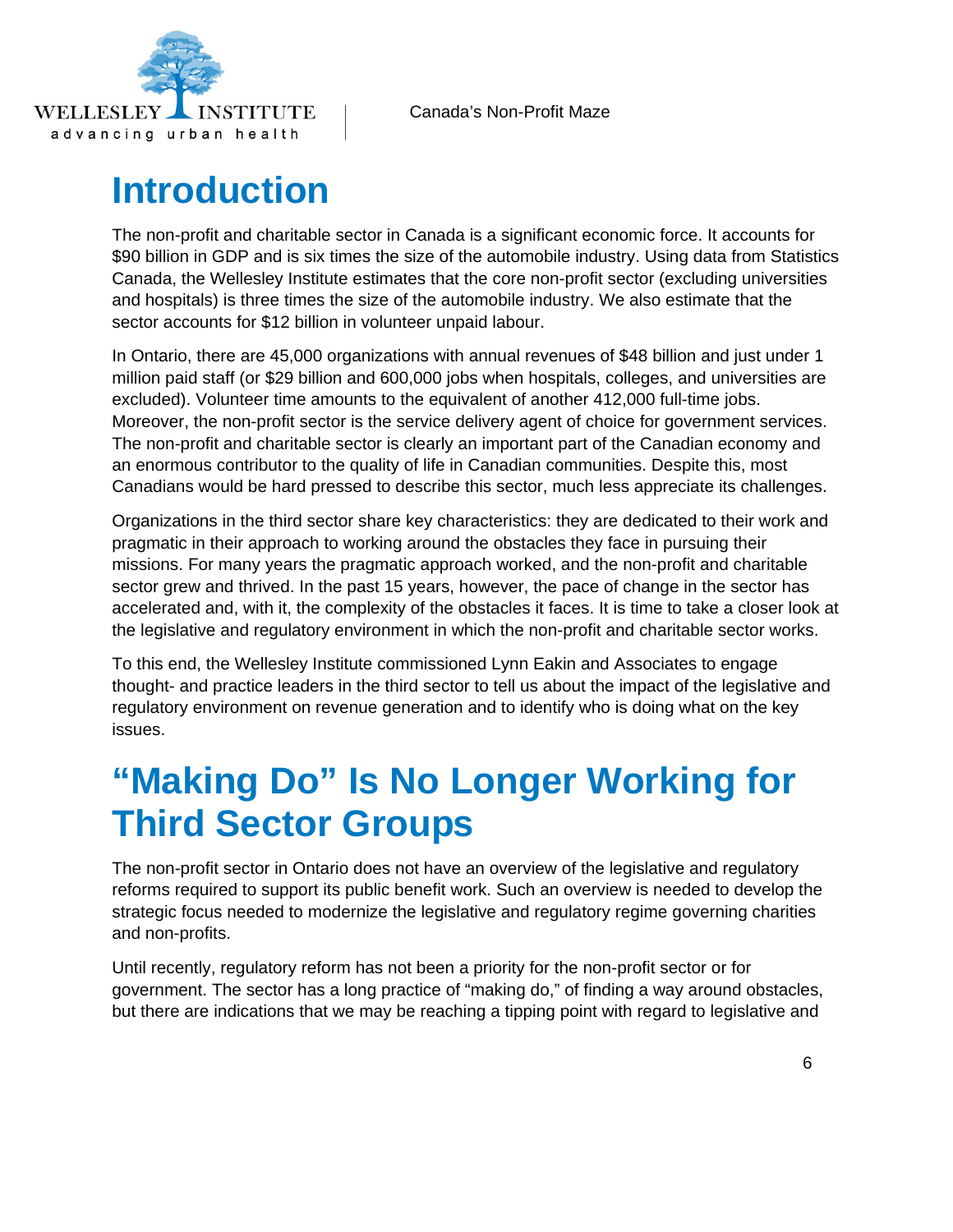<span id="page-7-0"></span>

regulatory barriers. "Making do" is no longer working for an increasing number of charitable and non-profit organizations.

In the past year, both the Ontario and federal governments have sought to update corporate legislation for non-profit organizations. In Ontario, existing legislation was over 50 years old; at the federal level, it was close to 100 years old. Other legislation and regulations are equally out of date, and the proliferation of regulations and regulatory processes often seems designed to compensate for the lack of a modern legislative and regulatory regime. As a result, Canada has an enormously complex legislative and regulatory regime that few in the sector understand. While the third sector has boldly moved into the 21st century, it is being governed by 19th and 20th century structures.

The inadequacies of this legislative and regulatory regime have become even more evident as we have watched other industrial nations embark on a significant modernization of their charitable and non-profit frameworks. $1$ 

In Ontario, groups have begun to undertake research to document the need for change. This scan of the sector is one of those initiatives and is designed to pull together information on key regulatory issues, on work that is being done in this area, and on any gaps. It is the first step in building understanding on the non-profit sector's legislative and regulatory challenges and how it is dealing with them, as well as sorting out the most effective way forward. The scan of organizations is presented in Appendix B.

## **Understanding the Legislative and Regulatory Environment: The Third Sector in the 21st Century**

### **Sector Revenue Trends**

Many of the regulatory barriers to revenue generation for charities and non-profit organizations are directly linked to the changing context in which the sector works. The past 15 years have seen significant shifts in the funding profile of the sector. The percentage of income from the different revenue streams has changed, as has the way the sector approaches financing its work. This is important because the existing legislative and regulatory regime was designed in a

<span id="page-7-1"></span><sup>1</sup> These industrial nations are the United Kingdom, New Zealand, the United States, and, most recently, Australia.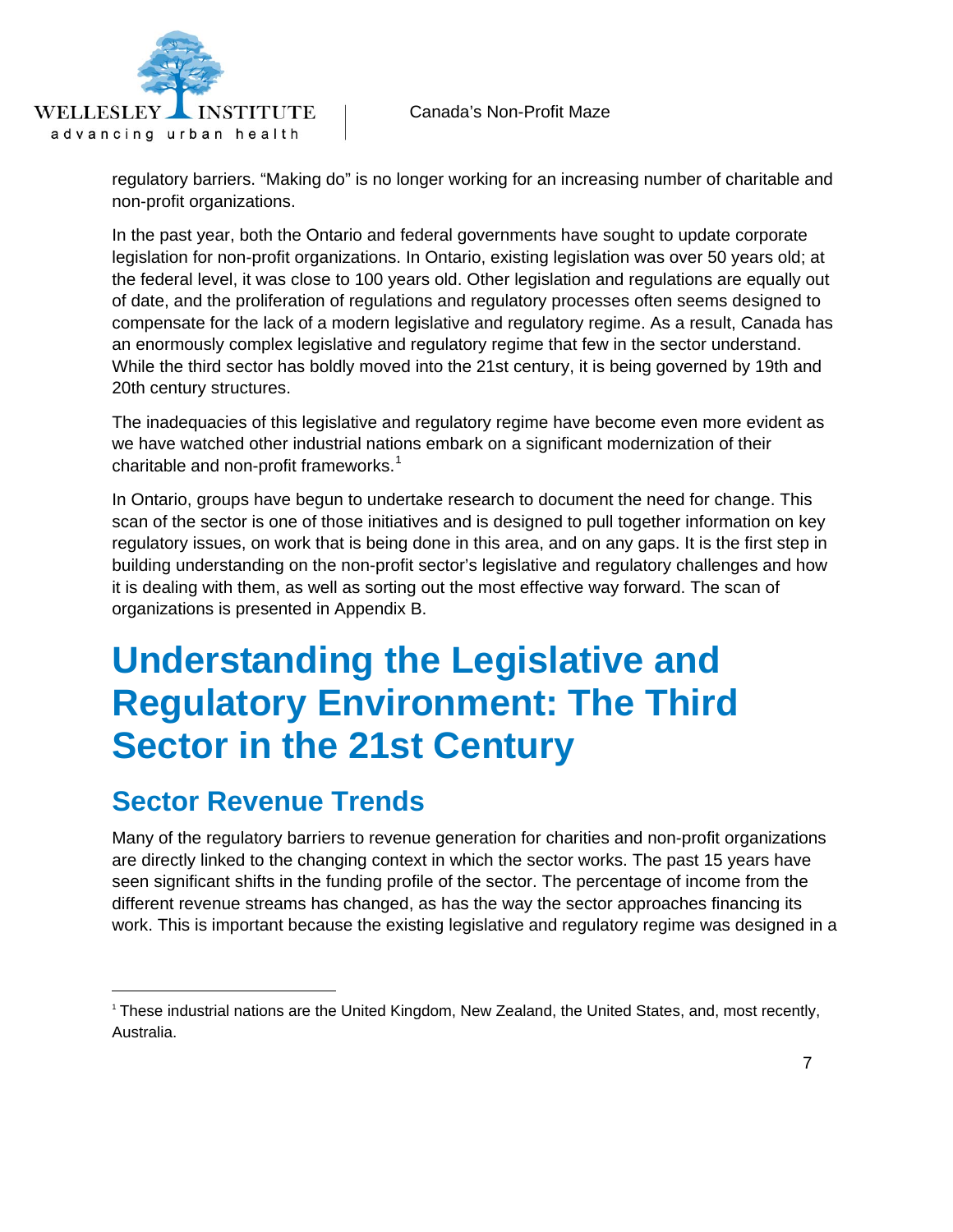

different era, one in which charitable and non-profit organizations did not depend on multiple types of funding from multiple sources.

The charitable and non-profit sector now relies on three main sources of revenue: government funding, charitable donations, and earned income. Federal government expenditures, as a percentage of the GDP, have decreased from [2](#page-8-0)1.5% in 1992 to 17.1% in 2007.<sup>2</sup> This has meant reductions in government funding for services and activities in the sector. Charitable donations as a percentage of core sector revenues declined between 1994 and 2004. The trend is toward fewer donors making larger gifts. Results of the *2004 Canada Survey of Giving, Volunteering*  and Participating show that 9% of donors are responsible for 62% of charitable donations.<sup>[3](#page-8-1)</sup> Larger charities (hospitals and universities) are better positioned to attract these larger gifts, and had increased their share of charitable funding from 6.2% in 2000 to 9.6% in 200[4](#page-8-2).<sup>4</sup> Of the three sources of revenue, the only source that has grown as a percentage of total sector revenue is earned income.<sup>[5](#page-8-3)</sup> More and more charities and non-profit organizations are generating more of their own income.

The data in Figure 1 reflect total sector revenues from 1994 to 2004 and show the shift in sources of revenue flowing into the sector. The data include hospitals, colleges, and universities. Even in these heavily government-funded institutions, government's share of revenue has declined.

In addition to these current trends, we can anticipate that the economic downturn and the increase in the government debt will present additional challenges for the sector.

<span id="page-8-0"></span> $^2$  http://www.admfincs.forces.gc.ca/fp-pf/msd-add/2007-2008/fg-gf-eng.asp.

<span id="page-8-1"></span><sup>3</sup> Statistics Canada. 2006. *2004 Canada survey of giving, volunteering and participating.* Cat. no. 71-542- XIE. Ottawa: Statistics Canada.

http://www.givingandvolunteering.ca/pdf/CSGVP\_Highlights\_2004\_en.pdf.

<span id="page-8-2"></span><sup>4</sup> Statistics Canada. 2007. *Satellite account of nonprofit institutions and volunteering, 1997–2004*. Cat. no. 13-015-XIE. Ottawa: Statistics Canada. http://dsp-psd.pwgsc.gc.ca/collection\_2007/statcan/13-015-X/13- 015-XIE2007000.pdf.

<span id="page-8-3"></span> $<sup>5</sup>$  Ibid.</sup>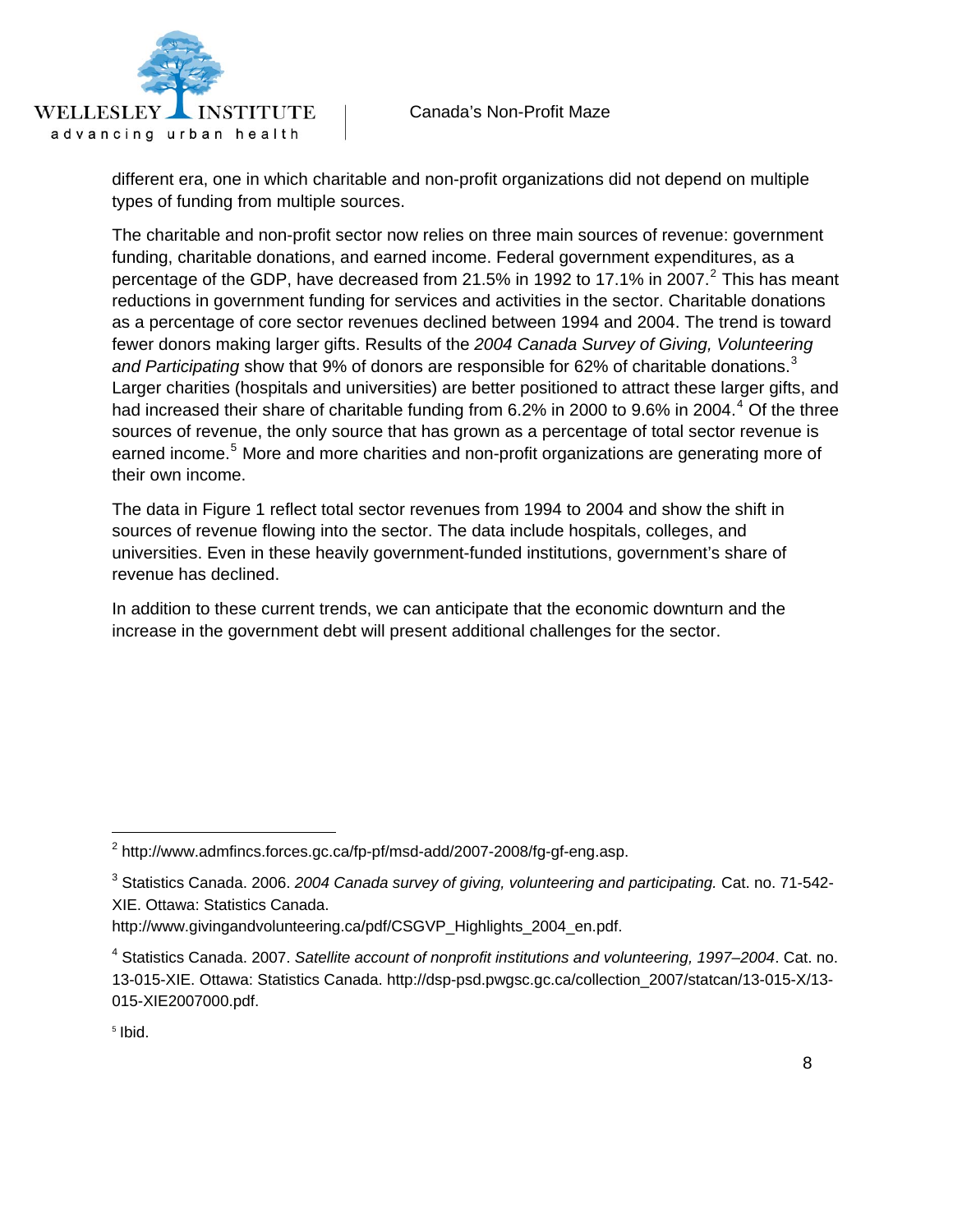





Source: Data for 1994 come from Hall, Michael, and Laura MacPherson. 1997. A provincial portrait of Canadian charities. *Research Bulletin* 4 (2 & 3). The data for 1997–2004 come from Statistics Canada. 2007. *Satellite account of nonprofit institutions and volunteering, 1997–2004*. Cat. no. 13-015-XIE. Ottawa: Statistics Canada. http://dsppsd.pwgsc.gc.ca/collection\_2007/statcan/13-015-X/13-015-XIE2007000.pdf.

By using income data from the Statistics Canada's *Satellite Account of Nonprofit Institutions and Volunteering, 1997–2004* for the "core" sector (that is, all charitable and non-profit organization *minus* hospitals and universities) and by removing business and professional associations, we were able to obtain a fairly accurate profile of funding going to the non-profit sector working for the public good.<sup>[6](#page-9-0)</sup> The data in Figure 2 demonstrate how important earned income (such as revenue from the sale of goods and services, membership fees, and investment income) is for the sector, and how government funding and charitable donations are decreasing as a percentage of the sector's total revenues.

<span id="page-9-0"></span><sup>&</sup>lt;sup>6</sup> Most of the organizations in the core non-profit sector are organizations serving the public good. The largest group that is not are business and professional associations. If they are removed from the data, the data become more reflective of the non-profit sectors providing public benefit.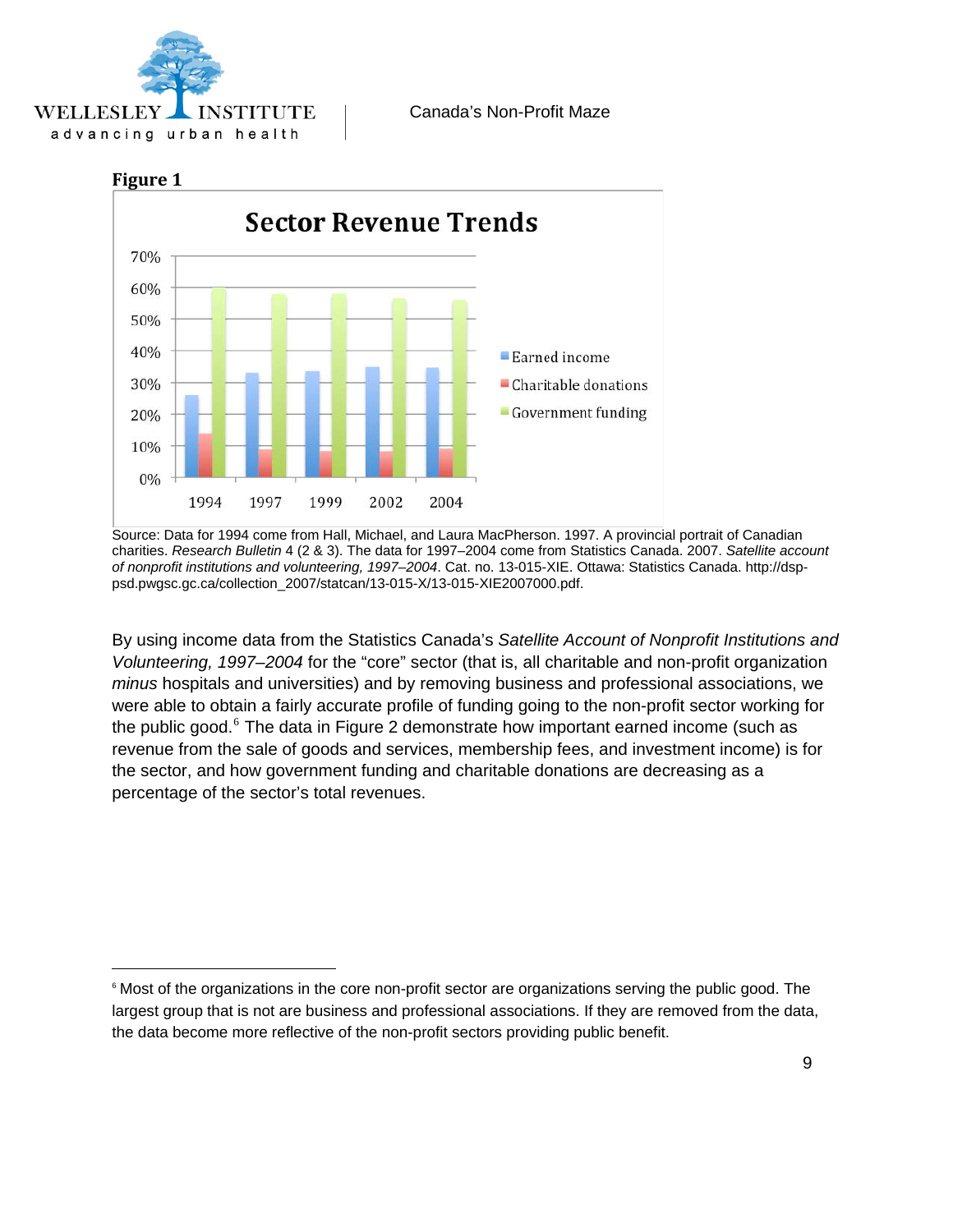<span id="page-10-0"></span>

#### **Figure 2:**

 $\overline{a}$ 



Source: Data for 1994 come from Hall, Michael, and Laura MacPherson. 1997. A provincial portrait of Canadian charities. *Research Bulletin* 4 (2 & 3). The data for 1997–2004 come from Statistics Canada. 2007. *Satellite account of nonprofit institutions and volunteering, 1997–2004*. Cat. no. 13-015-XIE. Ottawa: Statistics Canada. http://dsppsd.pwgsc.gc.ca/collection\_2007/statcan/13-015-X/13-015-XIE2007000.pdf.

### **Breaking Down Revenue Profiles**

There is no standard profile for the funding of core non-profit organizations providing public benefit. The best that can be said is most organizations cobble together a mixture of government revenue, earned income, and charitable donations as best they can.

Overall revenue for core non-profit organizations in Canada can be broken down as follows: 36% comes from government, 43% from earned income, 17% from gifts and donations, and 4% from other sources.<sup>[7](#page-10-1)</sup> The pattern becomes more variable and nuanced the closer one looks at individual organizations.

Each province has a unique funding profile. Non-profit organizations in Ontario, for example, receive only 29% of their revenues from government; this figure compares with a national average of 36%.

Funding also varies according to type of organization. For example, sports and recreation organizations receive 56% of their income from fees and memberships and only 7% from

<span id="page-10-1"></span><sup>7</sup> Hall, Michael, et al. 2004. C*ornerstones of community: Highlights of the national survey of nonprofit and voluntary organizations*. Cat. no. 61-533-XWE. Ottawa: Statistics Canada.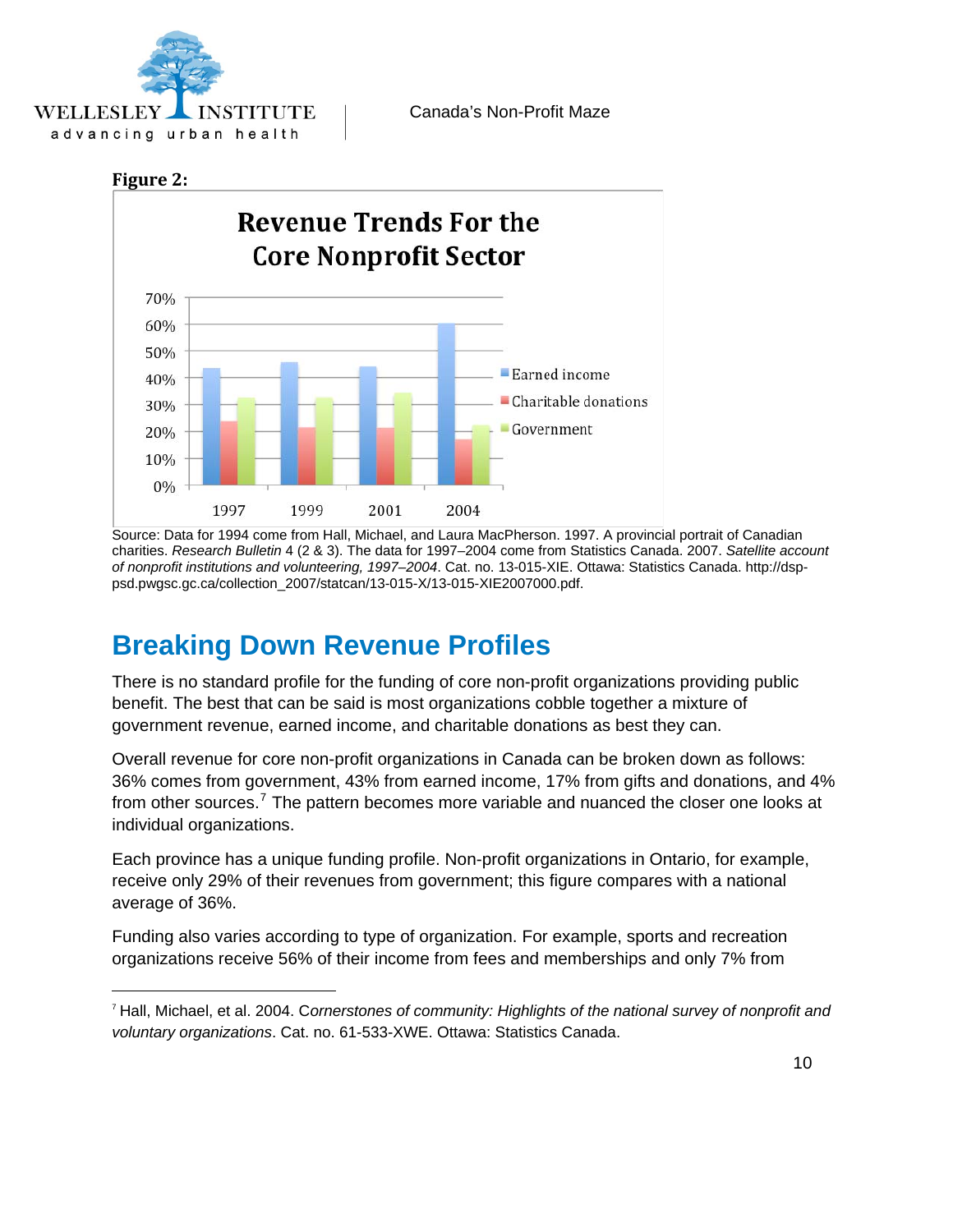<span id="page-11-0"></span>

government, while social service organizations receive 68% of their revenues from government and 21% from earned income. Religious organizations receive 70% of their revenues from charitable donations; this figure compares with 36% for sports and recreation organizations and 8% for social service organizations.

There are also large differences in the revenue profiles of similar organizations. For example, one might expect Boys and Girls Clubs across the country to have similar revenue profiles. Instead, there is tremendous variation. Some receive considerable government funding while others receive little or none; some raise significant funds through charitable donations, while others bring in significant amounts of earned revenues.<sup>[8](#page-11-1)</sup>

There is no standard funding profile for non-profit organizations providing public benefit. Organizations range from being funded exclusively by charitable donations to being funded exclusively by government to being funded exclusively through social enterprise: many rely on more than one revenue stream. Given recent funding trends, more and more organizations have mixed revenue streams—often relying on all three major sources.

# **Scan Methodology**

We developed an open-ended survey for key respondents that asked about legislative and regulatory challenges, and pre-tested the survey with a small group. The feedback we received told us that an open-ended survey would yield little information as these issues are not top of mind for even the most involved key respondents. To obtain better information, we would have to ask more directly about potential challenges.

The survey was overhauled. Instead of asking open-ended questions, we listed issues that have been identified by sector leaders and charity law lawyers in various documents and forums as potential barriers to income generation. Survey participants were asked to rank the significance of these barriers. The survey was sent to 85 senior contacts in government and the non-profit sector and to charity law lawyers who were known to have an interest in these issues and who were leaders in their respective communities.

We had a 41% response rate, for a total of 32 completed surveys. Three additional people indicated that they did not have enough knowledge of the subject matter to complete the survey. Respondents included 5 lawyers, 8 funders, and 21 non-profit organizations. Government is not represented. One government contact who was sent the survey wrote to explain that clearance would be needed to participate in the survey and that this would be difficult to obtain within the survey's timeframe. We suspect similar difficulties may have prevented other government invitees from participating.

<span id="page-11-1"></span><sup>8</sup> Data available at http://www.charitycan.ca.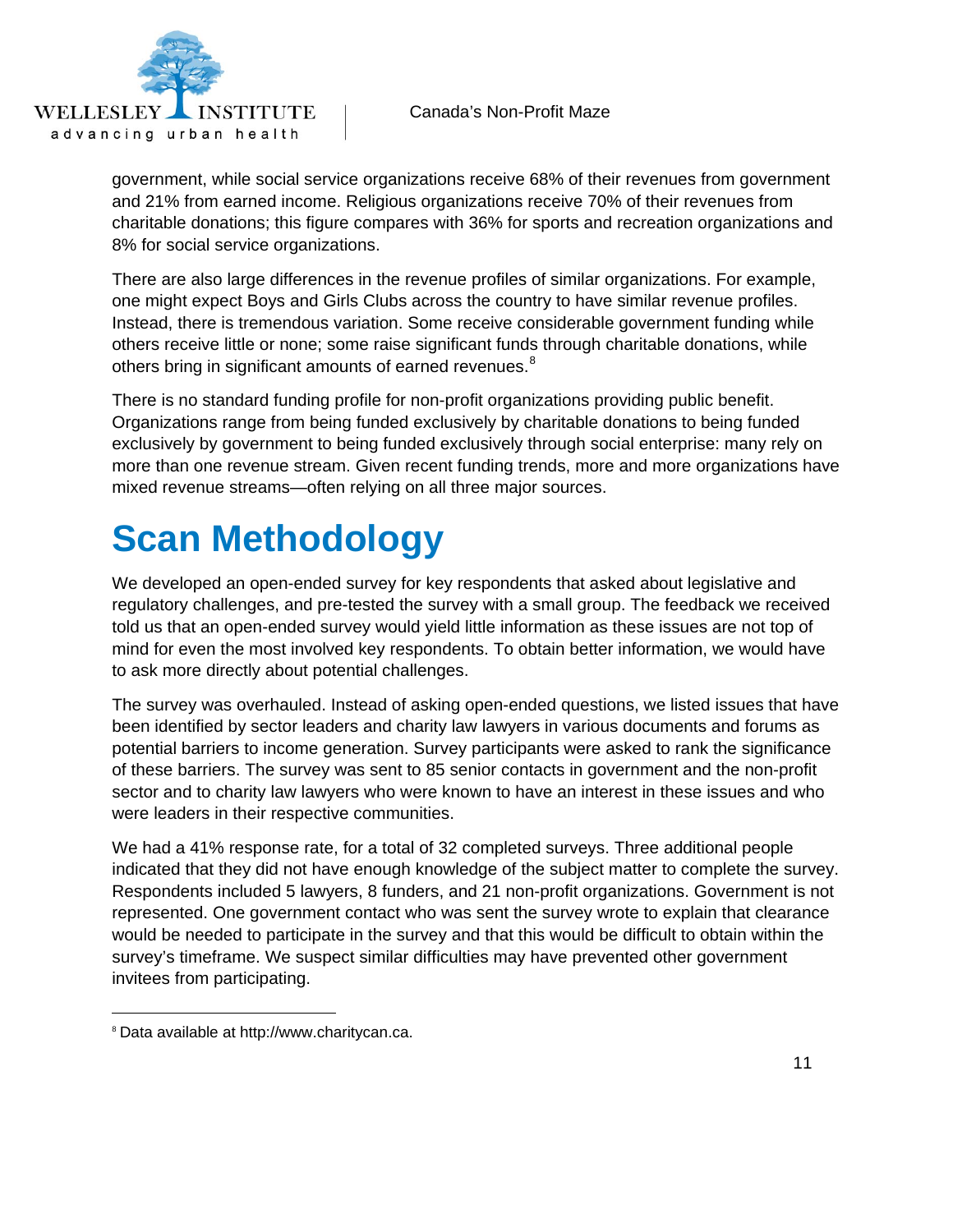<span id="page-12-0"></span>

Survey respondents had a wide and far-ranging knowledge of the sector. This expertise is reflected in their thoughtful responses.

# **The Survey**

In the survey, we asked questions in three sections: one on charities, including questions about constraints on charitable foundations; one on government funding; and one on earned income. We also asked for information on work being undertaken in the areas covered by the survey.

The survey was targeted at a knowledgeable audience, so it did not spell out the details and implications of legislation and regulation. The issues are complicated, and it would have been difficult, if not impossible, to write a primer on navigating the complexity of non-profit sector legislation and regulation.

Most survey questions asked respondents to rank issues on a scale of one to five, with one being "least significant" and five "most significant." There was provision for written comments, and respondents were generous in providing these. At least half of respondents commented on key questions. Each question also had a "don't know" response option.

Full survey results of the ranked questions are presented in the graphs in Appendix B, available for download on the Wellesley Institute website. In this report, we provide results on the top two rating categories "more significant" and "most significant," which we have combined in the tables below as "more or most significant."

Each table is followed by concerns raised by respondents and a sampling of their written comments.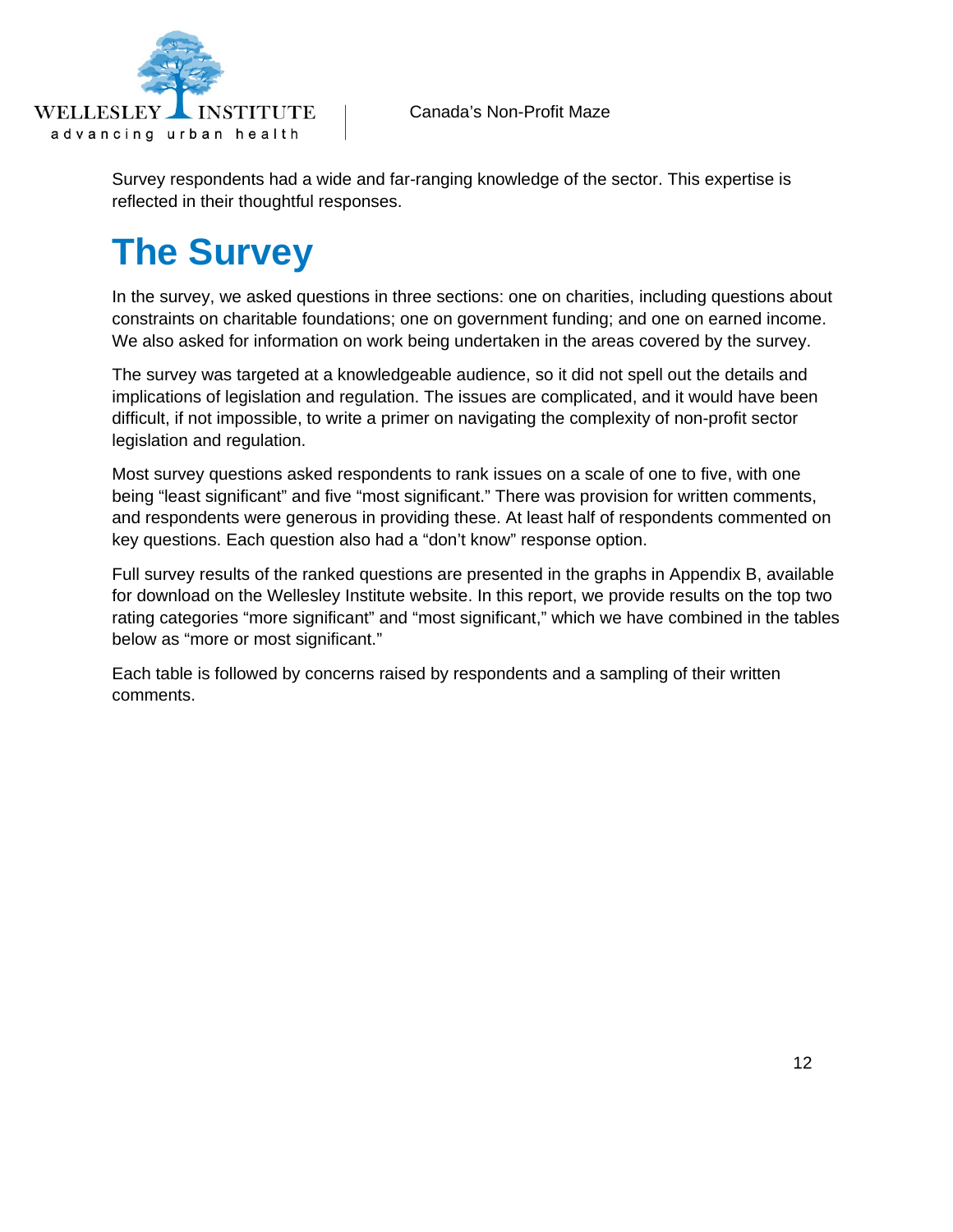<span id="page-13-0"></span>

## **Survey Results**

#### **I. Charities**

| Key Regulatory and Legislative Charity Issues              | Percentage of<br><b>Respondents Rating</b><br><b>Issue as "More or Most</b> |
|------------------------------------------------------------|-----------------------------------------------------------------------------|
|                                                            | Significant"                                                                |
| All of a charity's activities must be charitable           | 63%                                                                         |
| Charities are prohibited from owning more than 10% of a    | 54%                                                                         |
| business                                                   |                                                                             |
| Disbursement quota (80% of expenditures must be            | 54%                                                                         |
| charitable)                                                |                                                                             |
| Line between policy development and advocacy (<10% on      | 54%                                                                         |
| advocacy)                                                  |                                                                             |
| Obtaining charitable status                                | 51%                                                                         |
| Lobbyist registrations (confusion about when and how)      | $30\%$                                                                      |
| Technical issues regarding charitable gifts (tax shelters, | 24%                                                                         |
| flow-through shares, valuing life insurance policies)      |                                                                             |
| 3.5% enduring property annual distribution requirement     | 21%                                                                         |
|                                                            | 33% don't know                                                              |

The most significant charitable issue (selected by 63% of respondents) was the requirement that "all of a charity's activities must be charitable." Several respondents commented that this requirement is at odds with funder expectations that charities be sustainable and entrepreneurial.

- "What can a charity do and not do in terms of social enterprise?… There is massive confusion."
- "Canadian legislation is clearly outdated and is now significantly hampering changes in the sector that must drive toward more entrepreneurial financing as a result of government funding withdrawal."
- "The limitations on social enterprise (in particular the Ontario law regarding business ownership) are an outmoded and paternalistic restriction on the ability of charities to be self–sustaining."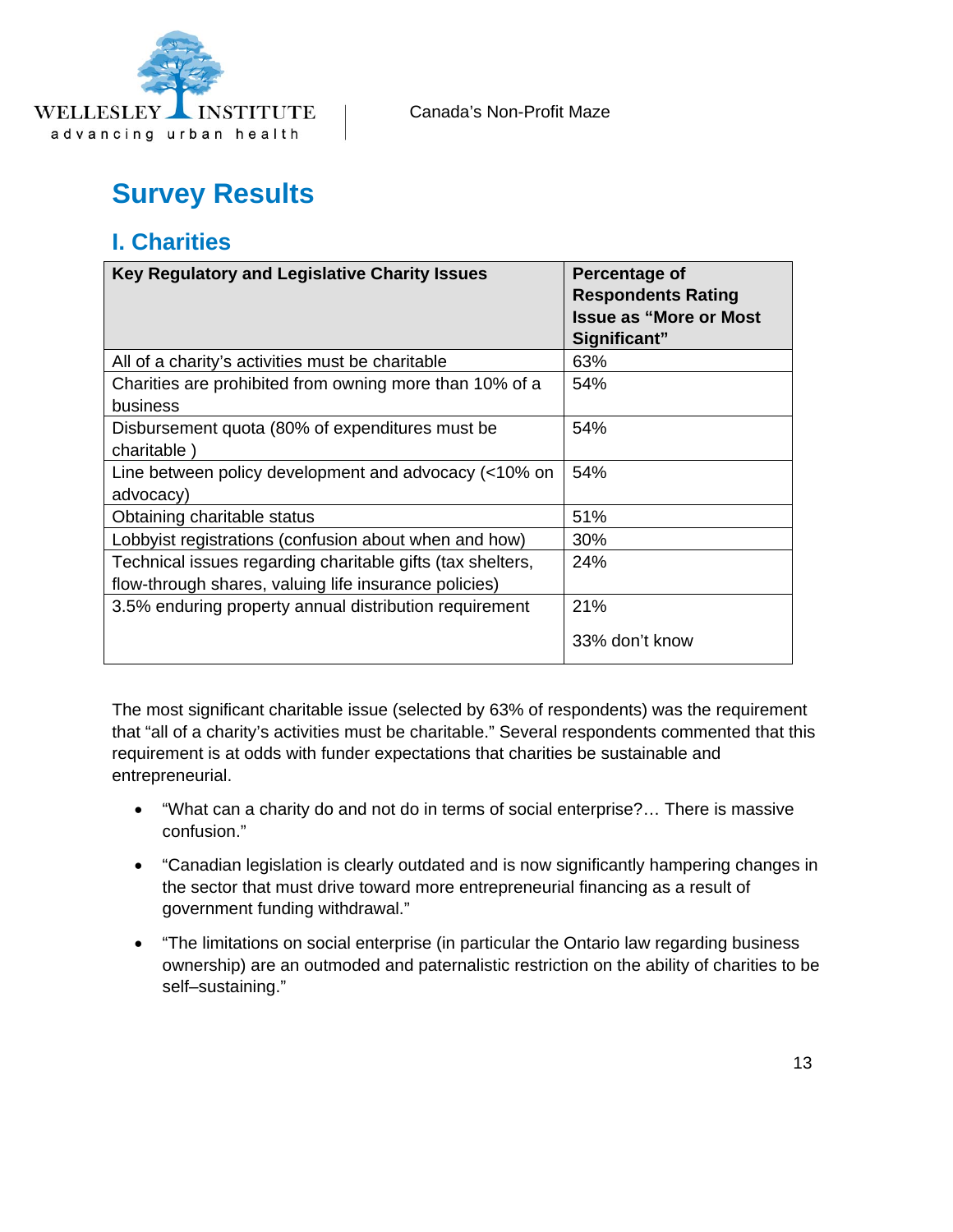

• "The inability to mix charitable and non-charitable activities severely limits the role and sustainability of charities."

Over half (54%) of respondents identified that "Charities are prohibited from owning more than 10% of a business," (which applies only in Ontario) as more or most significant.

• "The organizations I act for are small and have little in the way of administrative costs, no endowments, and don't engage in advocacy. Their major issues are not losing charitable status due to business activity and inability to use corporate and other structures—these are Ontario law issues as well as CRA-related."

Canada Revenue Agency's (CRA) requirement that 80% of charitable revenue received be disbursed within the subsequent year on charitable activities was also identified by 54% of respondents.

• Meeting CRA disbursement requirements for charitable funding is a very serious problem, but for only those charities that have little income from other sources. An organization's administration, fundraising and related business expenses are not considered charitable activities by CRA.

The "line between policy development and advocacy" was identified by 54% of respondents. This issue is far from clear and, depending on the organization, may or may not be a problem.

- One respondent from a large organization commented that being limited to 10% advocacy was not a problem, whereas a small association undertaking social policy and advocacy found the limit problematic and inappropriate.
- "Political activity is the (10% rule) but when permissible advocacy campaigns (public policy) include a portion of political activity … then the whole campaign counts as political."

"Obtaining charitable status" ranked slightly lower, identified as more or most significant by 51% of participants overall. However, it was ranked very highly among lawyers and foundation respondents. Perhaps they, more than the other respondents, are the ones who most often come in contact with new and emerging groups wanting charitable status.

• "Not all funders require a charitable registration (i.e., government), but agencies increasingly need a charitable number as fundraising is a larger part of agency budgets. We have also seen an increase in agencies establishing foundations."

"Lobbyist registrations" and "Technical issues regarding charitable gifts" did not rank as high, and were identified as significant barriers by 30% and 24% of respondents, respectively.

The new regulation requiring charities to disburse 3.5% of enduring property (land, buildings, and investments) that comes into force this year was poorly understood.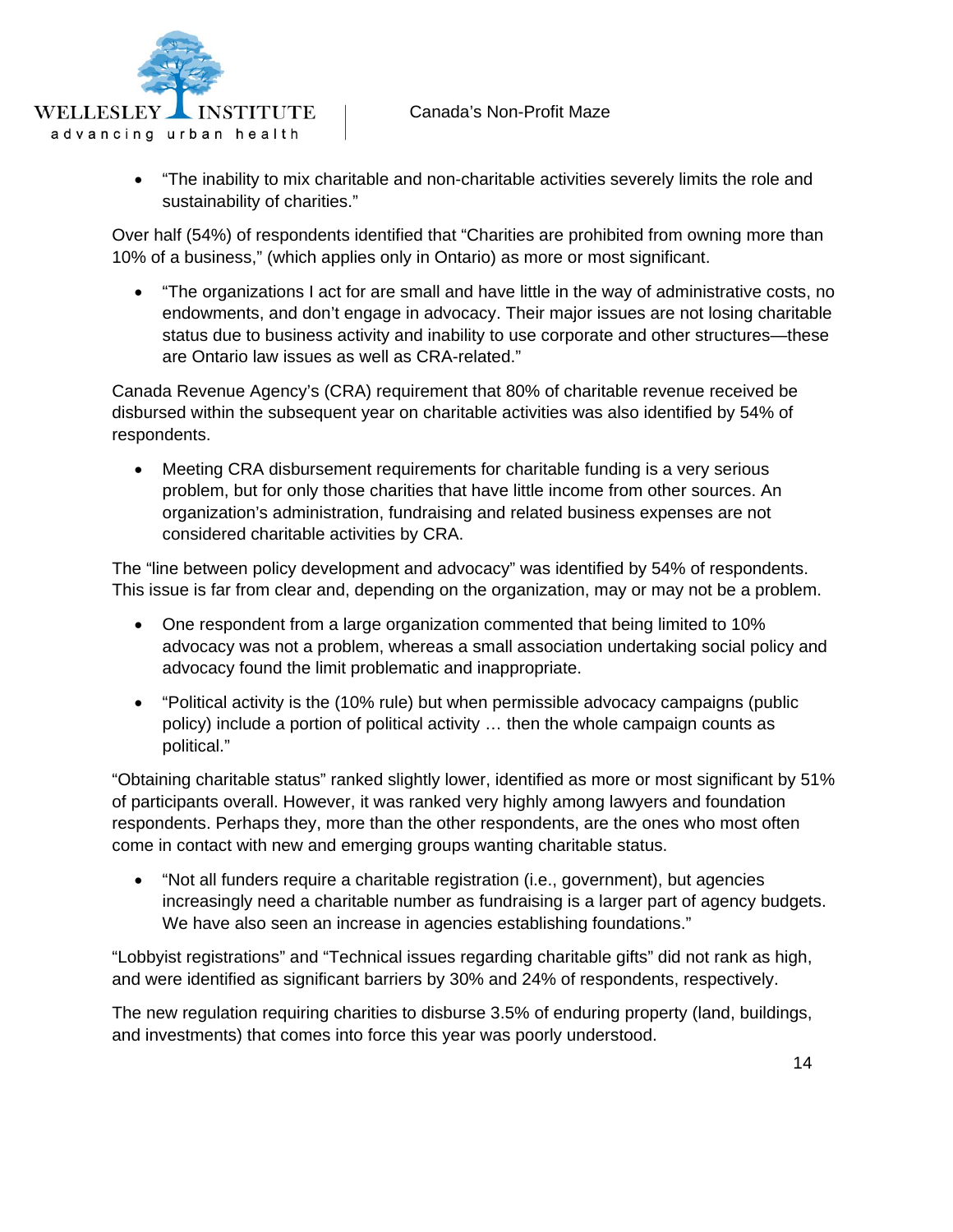<span id="page-15-0"></span>

- 33% of respondents did not know about the new regulation.
- In one lawyer's opinion, the new regulation will be problematic. "Obtaining charitable status and restrictions on advocacy are widely thought to be more of a problem than they are in fact, but the enduring property distribution rules will probably become more problematic over time."

#### **II. Charitable Foundations**

| <b>Key Charitable Foundation Issues</b>        | <b>Percentage of Respondents Rating</b><br><b>Issue as "More or Most Significant"</b> |
|------------------------------------------------|---------------------------------------------------------------------------------------|
| Can only fund charities (drives non-profits to | 48%                                                                                   |
| become charitable)                             | 22% don't know                                                                        |
| Prohibited from carrying on business (e.g.,    | 22%                                                                                   |
| social purpose business)                       | 33% don't know                                                                        |
| Passive investor status (2% holding limit;     | 12%                                                                                   |
| >50% requires public trustee oversight)        | 62% don't know                                                                        |
| Restricted ownership of non-arm's length       | 4%                                                                                    |
| company holdings for private foundations       | 52% don't know                                                                        |

Many respondents were not familiar with legislative and regulatory issues for charitable foundations. "Don't know" was by far the largest response category. The one issue that scored significantly high was *the restriction on foundations that allows them to fund only charities (and not non-profit organizations),* which was identified as more or most significant by 48% of respondents*.* This restriction makes it hard to provide start-up support to new public good initiatives or support social enterprise.

Respondent opinions on charitable foundation regulation were divided:

- "I think changing the rules on who foundations can fund will create infinitely more problems than it would solve."
- "Limitations on foundations' operations are limiting their effectiveness by reducing flexibility to generate income and to meet non-profit organizations' funding needs."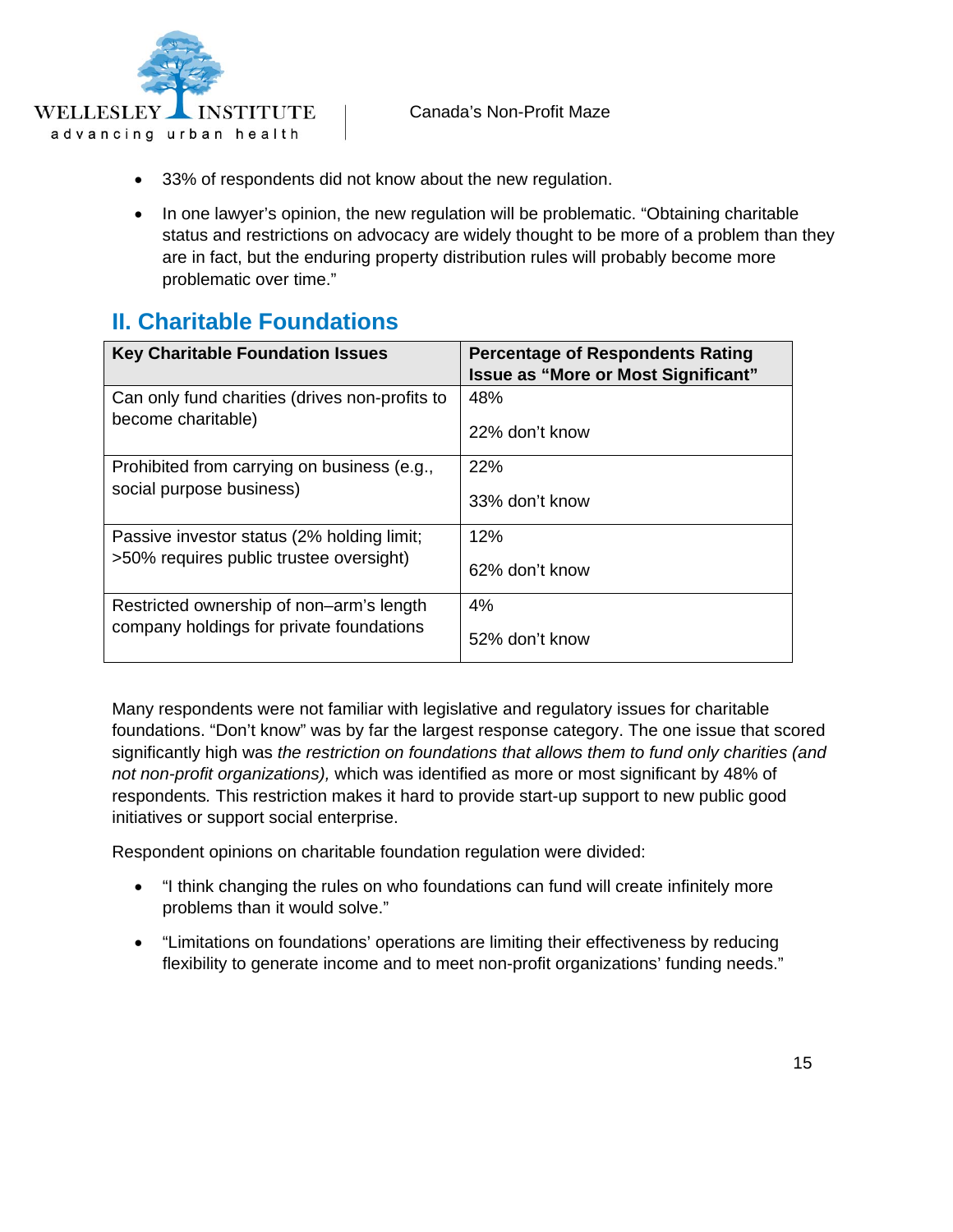<span id="page-16-0"></span>

- "Very little flexibility for foundations to provide start-up capital for social enterprises or other businesses with a social purpose because of the rules referred to above as well as concern over 'prudent investor' test."
- "Social enterprises are best run by those with direct client contact—service delivery agents. Foundations should not be able to fund business associations therefore the charities only rule seems reasonable."

#### **III. Government Funding**

| <b>Key Government Funding Issues</b>                                                                | <b>Percentage of Respondents Rating</b><br><b>Issue as "More or Most Significant"</b> |
|-----------------------------------------------------------------------------------------------------|---------------------------------------------------------------------------------------|
| Lengthy applications for short-term funding<br>and small grants                                     | 88%                                                                                   |
| Ever-complex reporting                                                                              | 88%                                                                                   |
| Line-by-line restrictions on using funds                                                            | 72%                                                                                   |
| Impact of government auditor requirements                                                           | 66%                                                                                   |
| Multiple oversight, split jurisdictions                                                             | 65%                                                                                   |
| Restrictions in contract on advocacy/public<br>policy participation                                 | 53%                                                                                   |
| Conflicting legislative obligations (e.g.,<br>employment, health and safety, and terms of<br>grant) | 45%                                                                                   |
| NAFTA (need to retain services in public<br>domain, once for-profit can't go back)                  | 18%                                                                                   |

Problems with government regulatory and accountability requirements and processes have been identified in a number of studies over several years. The issues are therefore well understood but remain unresolved.

Respondents indicated high concern over the administrative burden (88% identified "lengthy applications for short-term funding and small grants" and "ever-complex reporting" as significant issues) as well as "line-by-line restrictions on using funds" (identified by 72% of respondents).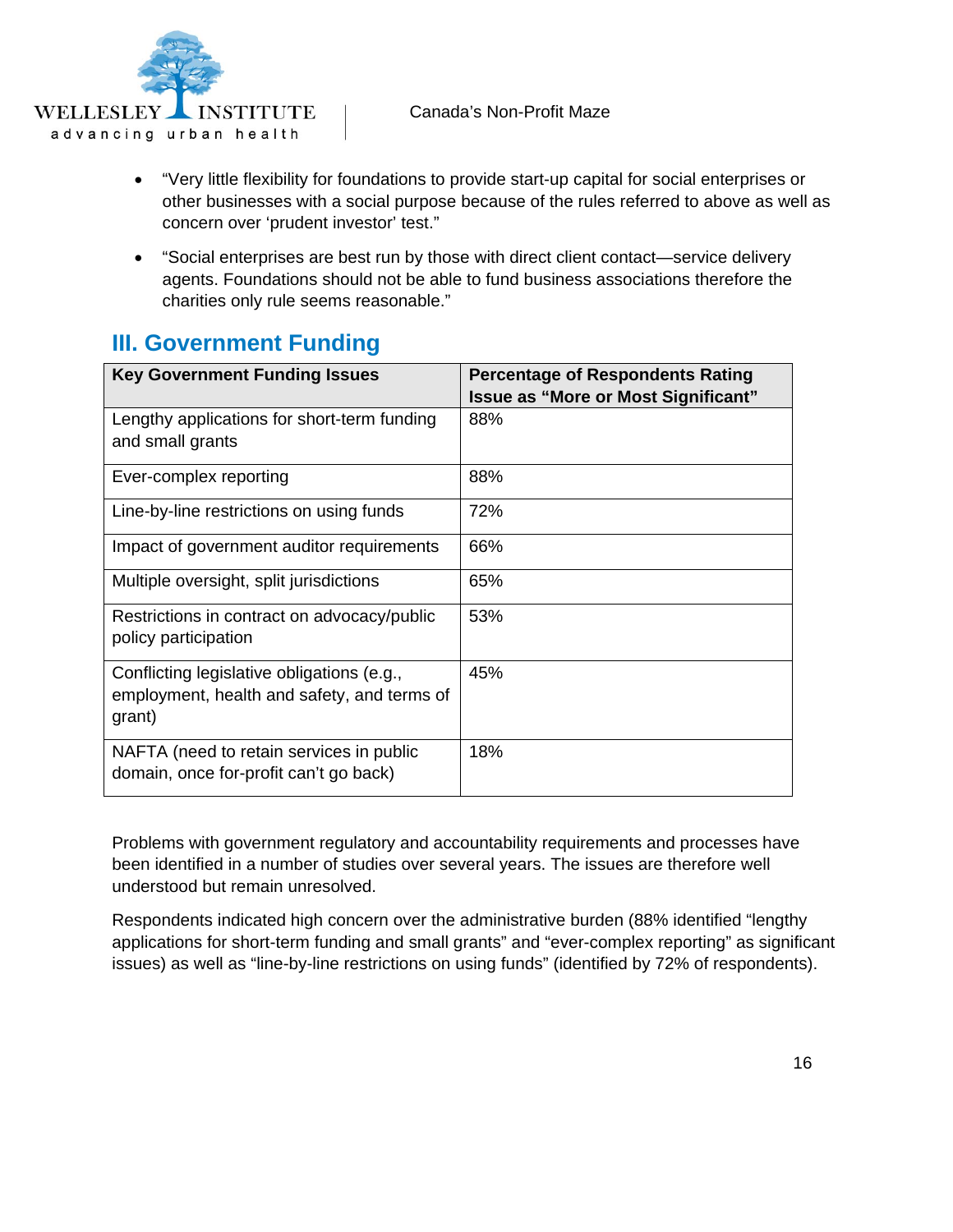<span id="page-17-0"></span>

- "Funding is a problem. Anything that shifts balance back to ensuring autonomy for the agency to pursue its mission rather than greater accountability to funders would be very valuable."
- "The 'mire of red tape' is hamstringing what little investment the federal government provides and some provinces, notably Ontario, seem headed in the same direction despite documentation of problems. Governments very much need to reform practices within an overarching framework of funding program design to ensure (1) reasonable cost disbursement, (2) good relationships, (3) adequate knowledge to make good decisions, and (4) appropriate risk management."
- "It seems it should be so much simpler to streamline applications online—do it once and then just update it—like [a] common CV for CIHR or SSHRC. Would like to see research on how forcing people to spend 50% of time filling in applications and then reporting on what they have done actually leads to more accountability. Biggest problem [is] not enough time for service delivery and time to think (re: doing things better or for greater impact)."
- "Need explicit policy of government to encourage the social economy as its preferred business model as in Quebec. Resources should follow that policy."
- "Government funding applications, monitoring, and reporting requirements are becoming more complex and time consuming. They are more detached from actually providing real information about the effectiveness of the work."

#### **IV. Earned Income**

| <b>Key Earned Income Issues</b>                                                       | <b>Percentage of Respondents Rating</b><br>Issue as "More or Most Significant" |
|---------------------------------------------------------------------------------------|--------------------------------------------------------------------------------|
| Lack of access to capital                                                             | 75%                                                                            |
| Lack of access to foundations for funding<br>(grants and/or social purpose investing) | 66%                                                                            |
| Must be a secondary activity for charities<br>(prohibits social enterprise)           | 60%                                                                            |
| "Related business" restrictions on charities                                          | 54%                                                                            |
| Lack of community interest companies                                                  | 39%                                                                            |
| legislation (similar to UK)                                                           | 32% don't know                                                                 |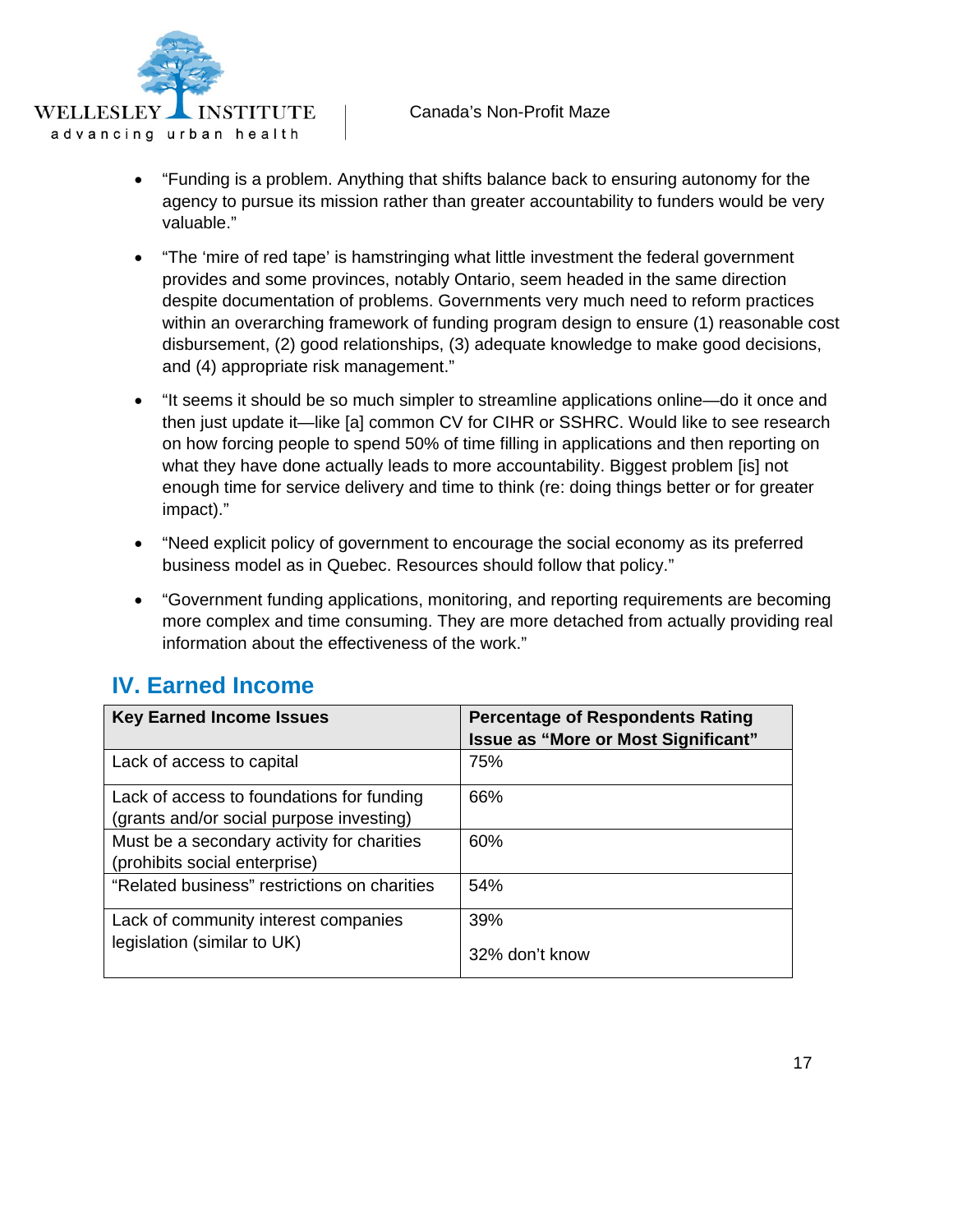

While investment income and membership fees are components of earned income, business activities and social enterprise are the key challenges in this income category. Three-quarters (75%) of respondents identified "lack of access to capital" as more or most significant; two-thirds (66%) identified "lack of access to foundations for funding (grants and/or social purpose investing)," and nearly two-thirds (60%) identified the requirement that social enterprise for charities be a secondary, not primary activity.

- "There is a lack of clarity about what social enterprise is and what you can do as a nonprofit and a charity.… There is a need for an overall enabling environment and policy platform … this is coming … but slowly."
- "Business/charity issue is a difficult one—line between a social purpose business and a business which is social needs to be much clearer."
- "My sector runs businesses, with multiple earned income streams (usually from strong established organizations). Lack of access to capital is key."
- "Would like to learn more about potential for social business but also want to know how that would play out in terms of undermining or complementing public service infrastructure."
- "As the non-profit sector becomes more entrepreneurial, new forms of capital must open up in the hybrid space between the market and social mission." Given the current recession, there is probably little time for this to happen before the capacity of the sector is to mitigate/buffer the economic downturn compromised.
- "Access to capital is a major challenge as are operating funds and funds for expansion. We need a social venture fund for those engaged in social purpose work."
- "Lack of access to capital can hinder a charity from scaling up a successful revenuegenerating activity that may be providing a significant social service or contribute to a charity's sustainability."
- "I am ambivalent about allowing unrelated business activity by charities but strongly support mission-focused social enterprise. I would prefer to see more flexibility in the income tax act about what charities can do."
- "All of the above [key earned income issues] add hurdles to charities moving into selfsufficient social business."
- "In the UK, besides having CICs [community investment companies], they encourage foundations to do mission-based investing and PRIs [program-related investments], which provide more capital."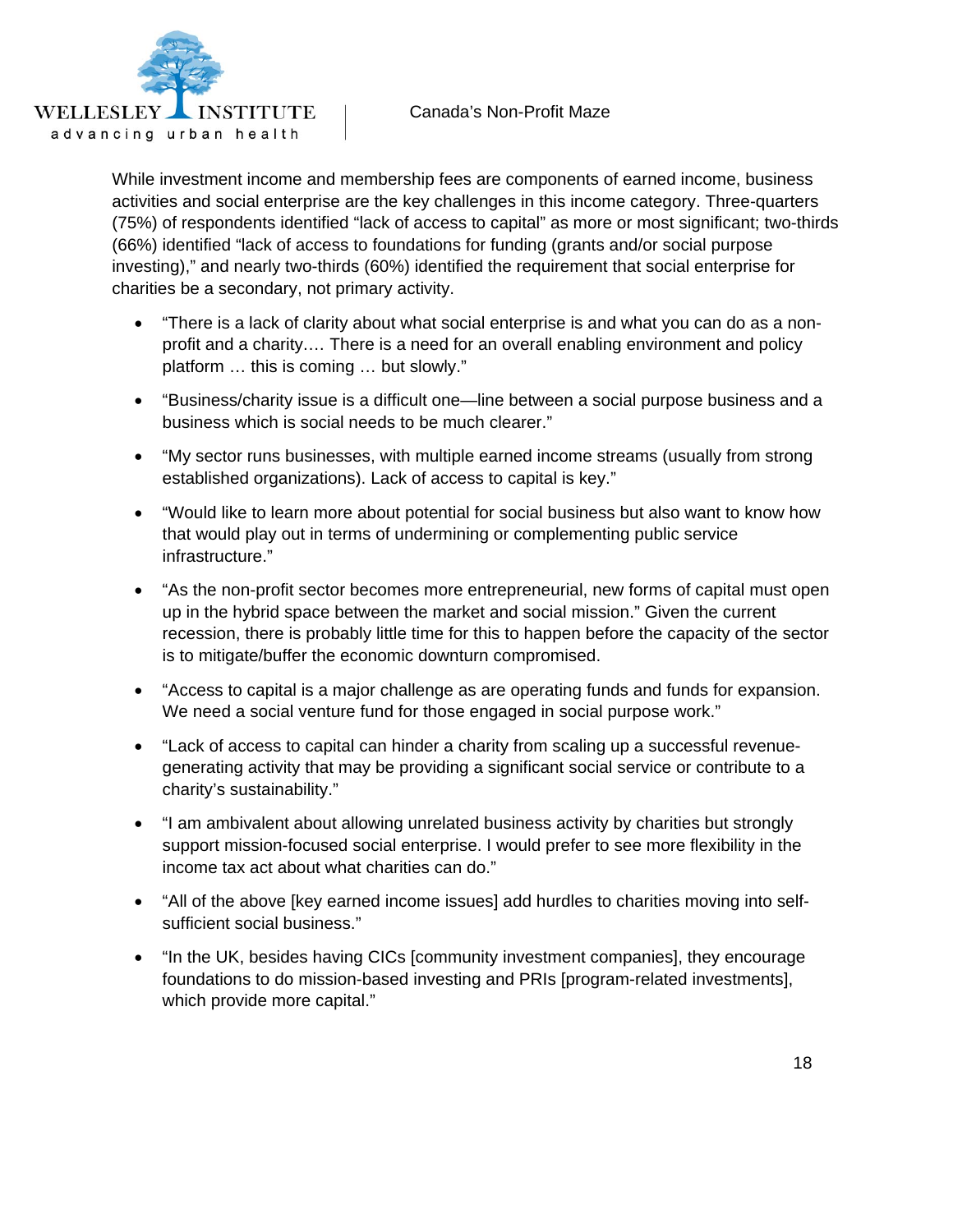<span id="page-19-0"></span>

## **Additional Issues**

Two additional issues were raised in discussion by respondents. One was charity related, and the other was government related.

#### **Charity-Related Issue**

*Regulation of international granting and service organizations is impeding the ability of third sector organizations to undertake their missions.* 

- "CRA reporting requirements for international work go against best practice in the sector and impose a tremendous burden on organizations. Anti-terrorism regulation is severely impacting the capacity of charities to undertake international development work."
- "For Canadian foundations wanting to do international funding, the fact they can only give to a very limited list of qualified donees or have an agency agreement limits their ability to make grants overseas—too complicated and too risky."

#### **Government-Related Issue**

*Regional governments lack the willingness to facilitate and support non-commercial "social space" in communities.* 

- "Regional government regards religious charities as 'for-profits'; whenever they adapt their property, they are charged development server charges. The question is whether property tax exemption is only applied to 'worship' function or all charitable activities."
- "Banks do not lend to religious charities. Faith groups are being told to enter into partnerships with for-profits. This also happens with voluntary sector organizations—we have to work with housing developers to create social space for the sector. Government is completely unable to plan for good cities—just adjudicate housing permits."

## **Open-Ended Question**

We also asked one open-ended question. From the comments on the survey, it is clear that parts of the sector still function and go about their missions relatively unhindered. However, significant other parts of the sector have difficulty operating. Almost 70% of respondents think some legislative and regulatory reform is needed.

Recurring themes underlying the specific regulatory issues are as follows:

- Limits placed on charities impede their ability to undertake activities necessary for longterm sustainability.
- There is a lack of access to capital and grants for social enterprises.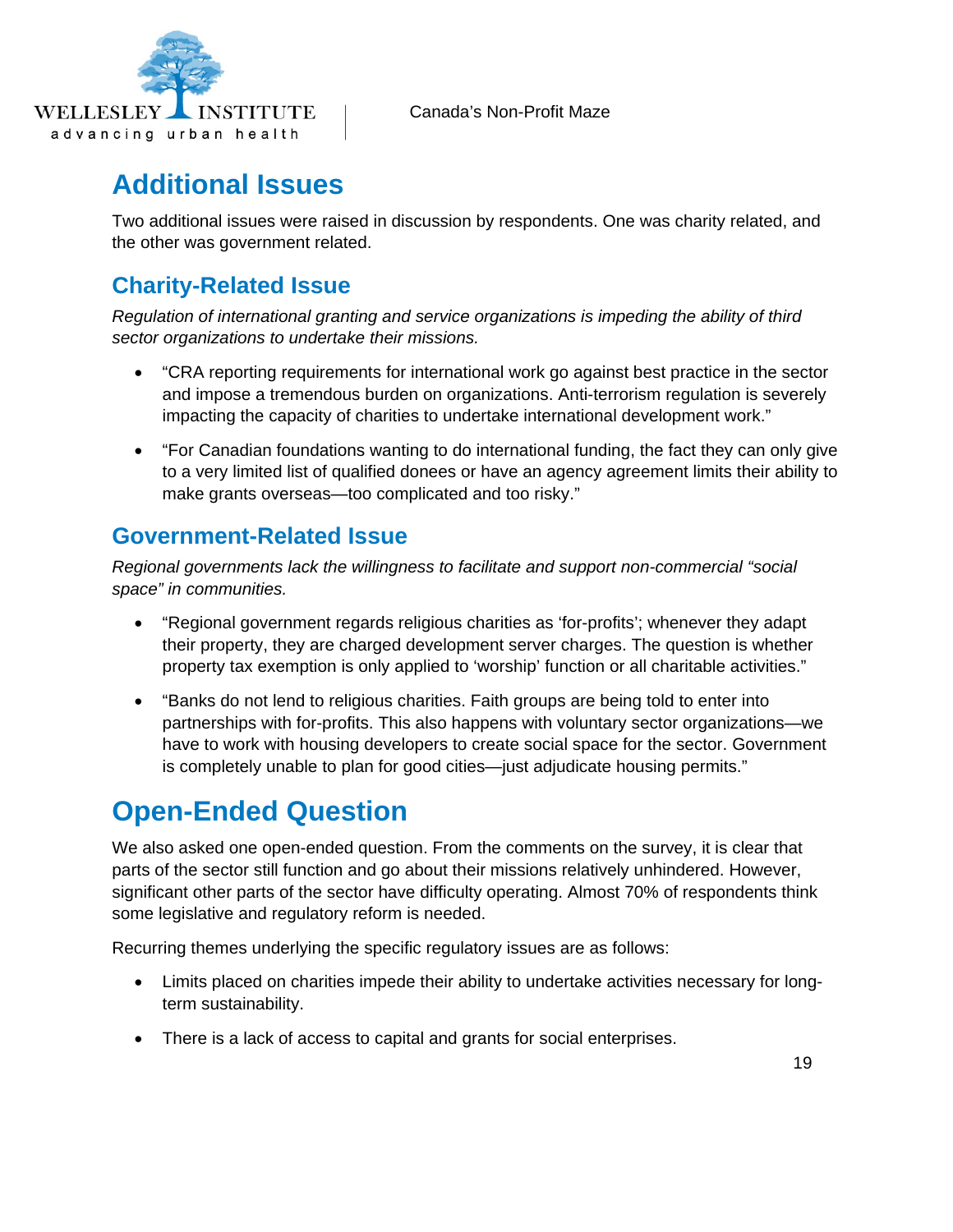

• Frustration with government funding processes and accountability requirements continues.

The open-ended question we asked on the survey: "Are regulatory and legislative issues presenting serious challenges to the capacity of the sector to generate revenues? Please explain and give examples."

The key respondents were generous with their comments, and reading through the comments after grouping them into YES, NO, and MAYBE categories with respect to regulatory reform makes it clear that legislation and regulation are problems for much of the sector. The related issues are many and varied depending on the vantage point of the key respondents in the sector. The responses show wide agreement that the sector has challenges; however, consensus on what to do about the issues and what are the priorities for the sector are not nearly as clear.

#### **YES—68% (17 of 25 respondents)**

- "Absolutely. Outdated legislation and regulation is hamstringing our existing charitable structures and foundations. At the same time governments—especially the Feds—are creating 'firewalls' between themselves and the knowledge developed in the sector in the form of advocacy restrictions and lobby legislation. One of the biggest issues is, I think, that neither governments nor Canadians can adequately 'see' the sector and so do not appreciate the tremendous buffering it offers to economic downturn and civil unrest. Without an ability to 'see' what we are doing, we are at risk of dismantling a key support for Canadians through inaction."
- "Lack of understanding for social enterprise, lack of understanding of social and economic development as intersecting for a vibrant community."
- "Lack of clarity about charities doing social enterprise … as non-profit it is fairly clear."
- "There is a chill in the sector that prohibits revenue-generating activity."
- "One example where lack of access to capital may have hindered growth is one agency that had had to relocate and was investigating purchasing a property, but was unable to obtain financing at an affordable rate."
- "I think reporting requirements are becoming more and more onerous. One example is the new fundraising policy. Another is the lobbyist legislation that people now have to watch out for. This doesn't affect revenue generation, but it does affect how much they need and affects their ability to raise funds from people who are fixated on percentage spent on charitable programs."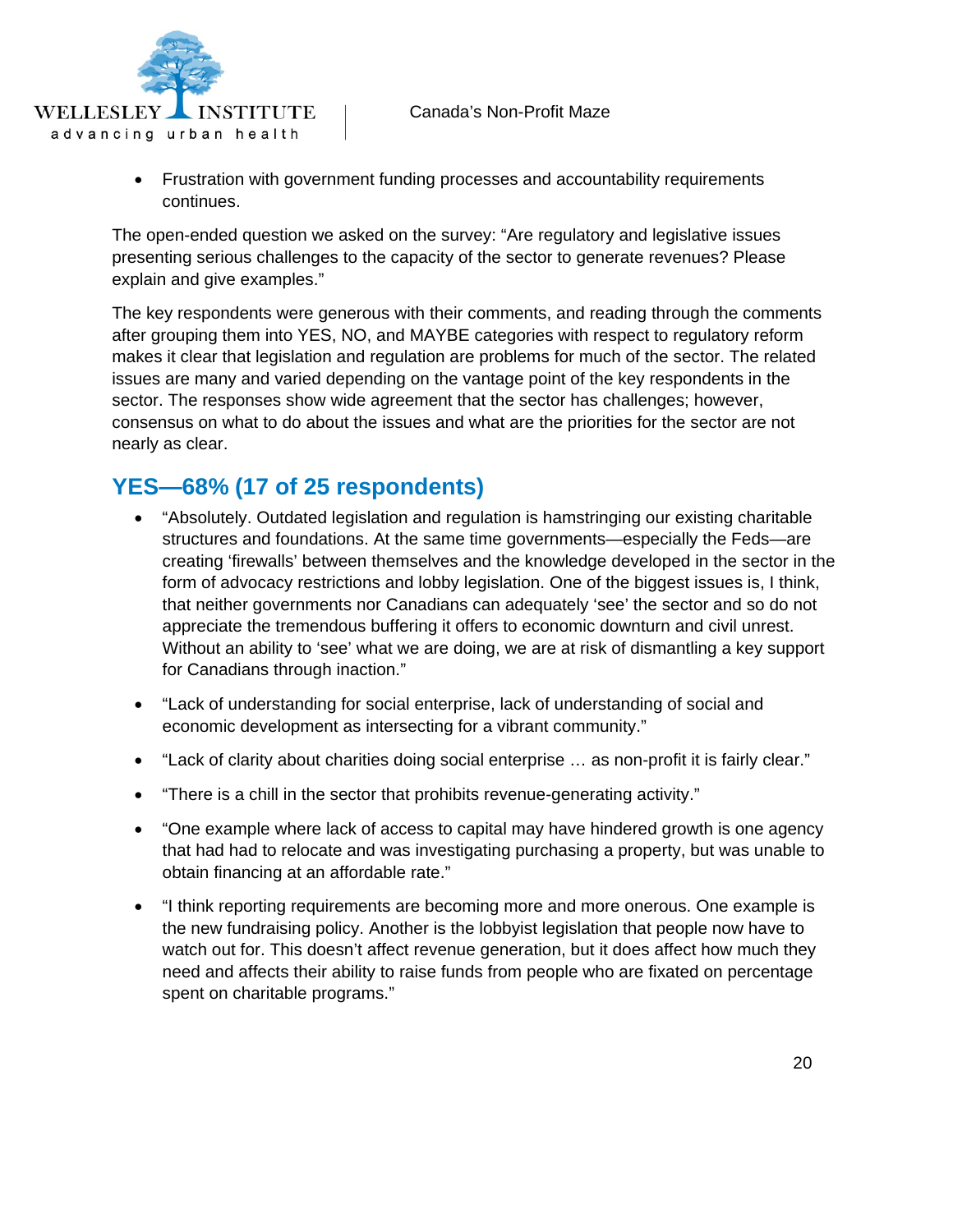

- "CRA restrictions on carrying on a business limit what a charity can do to become selfsupporting. The 10% ownership restriction is also a hindrance."
- "We need more mechanisms in the sector to generate revenues—many examples in Quebec and East Coast we can be inspired by."
- "Administrative requirements of multiple jurisdictions producing administrative overload and cost of complying reduces margin to zero."
- "Yes. I think you have identified most of them implicitly in your questions. In US and UK both have tax credits and have encouraged the creation of capacity building and funding intermediaries in recognition of the value of social purpose business/social enterprise neither of which we have done here."

#### **NO—24% (6 of 25 respondents)**

- "I don't think so. Canada has one of the most generous donation schemes in the world. It might be there are too many charities for the size of population. Also increasingly philanthropy seems to be tax rather than mission driven."
- "We are charities. Our major earned income streams include ticket sales and concession and bar sales—donation revenues include auction and other event income in addition to grants and donations—and a surprising number of companies still get revenues from bingo and lotteries. We don't feel unduly restrained and regulated."
- "No, and our budget is 65% fee for service."
- "The far more serious barriers are lack of an entrepreneurial mindset, lack of business acumen, and lack of access to capital."
- "Not if people know how to set them up. The problem is that people want private sector benefits but charitable donations."

#### **MAYBE—8% (2 of 25 respondents)**

• "Not sure. I think more serious issue is government commitment to funding our sector. Regulatory problems are secondary in my opinion."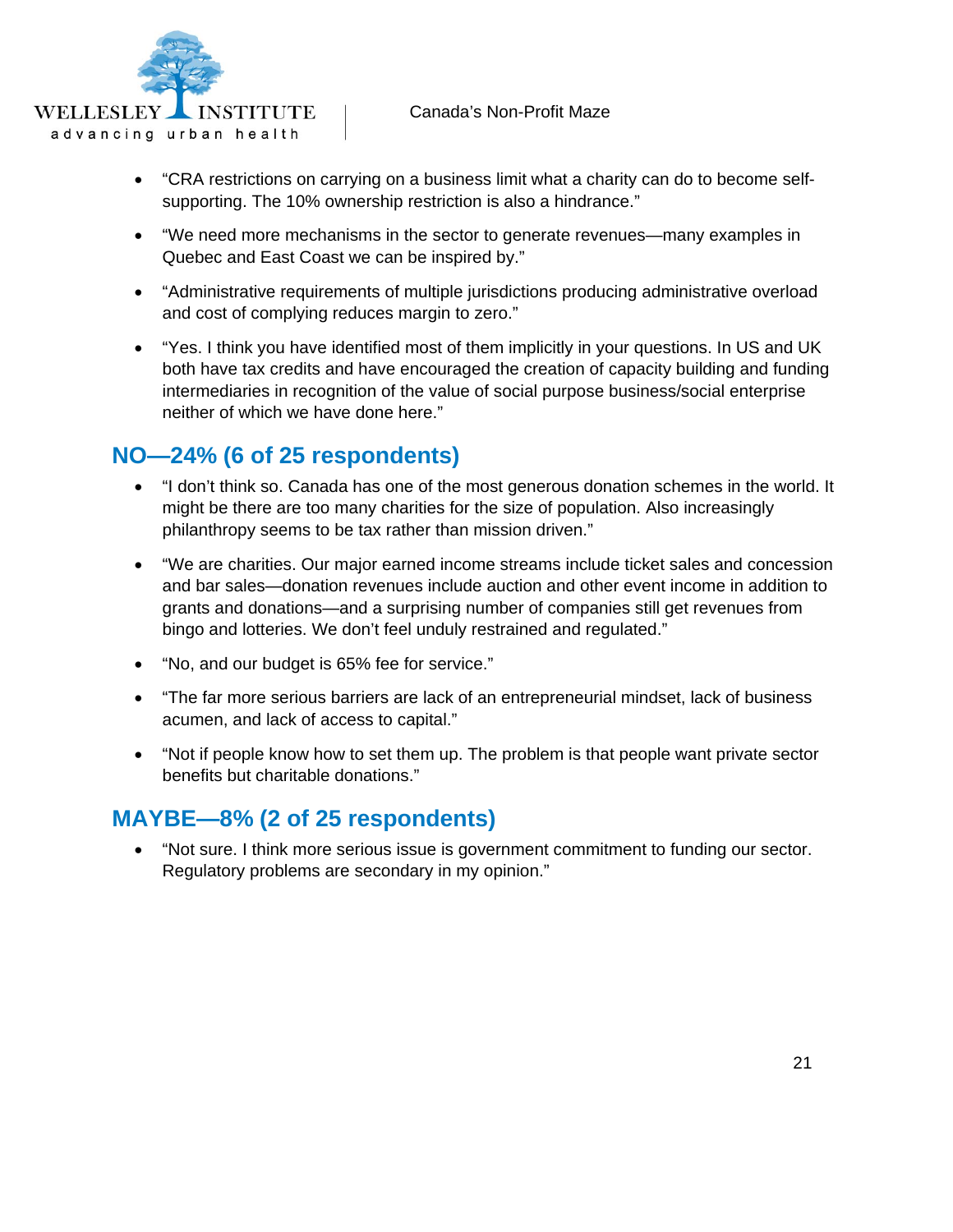<span id="page-22-0"></span>

# **Who Is Doing What for Regulatory Reform?**

Respondents were asked to identify groups working for regulatory reform. A separate document, *Scan of Organizations Involved in Non-Profit Sector Regulatory Issues, 2009,*  contains a list of organizations with contact information (see Appendix).

The survey identified considerable energy and lobby activity to establish legislation and financing for social enterprise and social purpose business. The BC Centre for Social Enterprise, Social Innovation Generation (SiG) National, CAUSEWAY, SiG@MaRS, the Canadian Community Economic Development Network (CCEDNet), and the Centre for Social Innovation (CSI) are all putting effort into developing new legislation and financing opportunities to enable social enterprise. This focused activity is new for the sector.

However, other key revenue streams do not have the same momentum and resources behind them. It is clear from the survey responses that there exist significant barriers for charities wishing to earn income particularly through social enterprises. Unless this issue is addressed, existing charities risk being left behind with an unsustainable funding model especially if, as expected, their traditional sources of support, government funding, and charitable grants continue to fall short.

Government funding was identified almost universally in the survey as being very problematic, yet few resources are being directed toward this area. Imagine Canada is tracking the implementation of the federal blue ribbon panel report that promises to lessen federal red tape for grants and contributions. Marilyn Struthers of the Ontario Trillium Foundation is working on research that identifies best practices in funding. A group of social service providers and unions have been trying to mount a campaign to raise awareness of the financing difficulties faced by non-profit service providers. A multi-faith coalition is working with regional government to be able to secure the conditions to allow them to provide affordable social/community space in new housing developments. All efforts to date are rearguard actions that have not yet attracted widespread commitment from government to take funding reform seriously. The City of Toronto is an exception. The community services program undertook a joint review with its agencies and is implementing a multi-year funding stream with annual cost-of-living increments. This new funding strategy is expected to reduce time needed for administration and provide agencies with increased stability and the ability to plan.

In the area of charity regulation, long-standing groups such as the Muttart Foundation, Imagine Canada, the Canadian Council of Christian Charities, and the Community Foundation of Canada have ongoing initiatives to influence CRA regulation and practice to better address the needs of the sector. New and existing CRA initiatives, however, such as fundraising guidelines,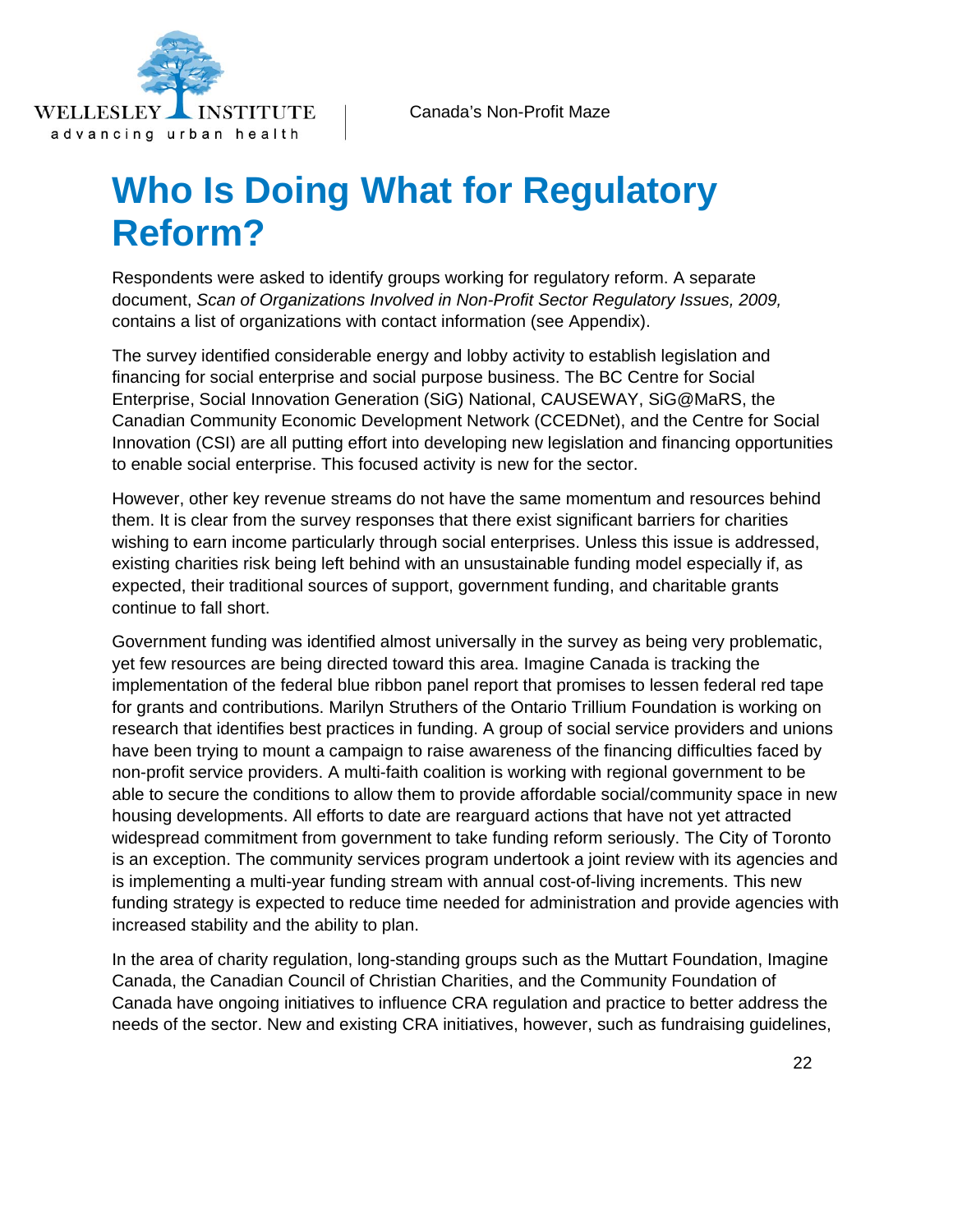

international grant-making audit requirements, the narrowing of charitable objects for charitable approvals, and other CRA and Ontario government regulations and interpretations continue to complicate and frustrate the operations of a significant number of charities and foundations.

Considerable fresh energy in the sector is being poured into the area of social enterprise. Currently, pure social enterprise (i.e., social enterprises without government funding and charitable donations) is still a relatively small sector. Some organizations are calling for new legislation for a hybrid corporation that has the capacity to raise capital while limiting private returns and requiring social purpose investing. Others are also urging government to enhance the ability of non-profit corporations, including charities, to have access to working capital through bonds or debentures.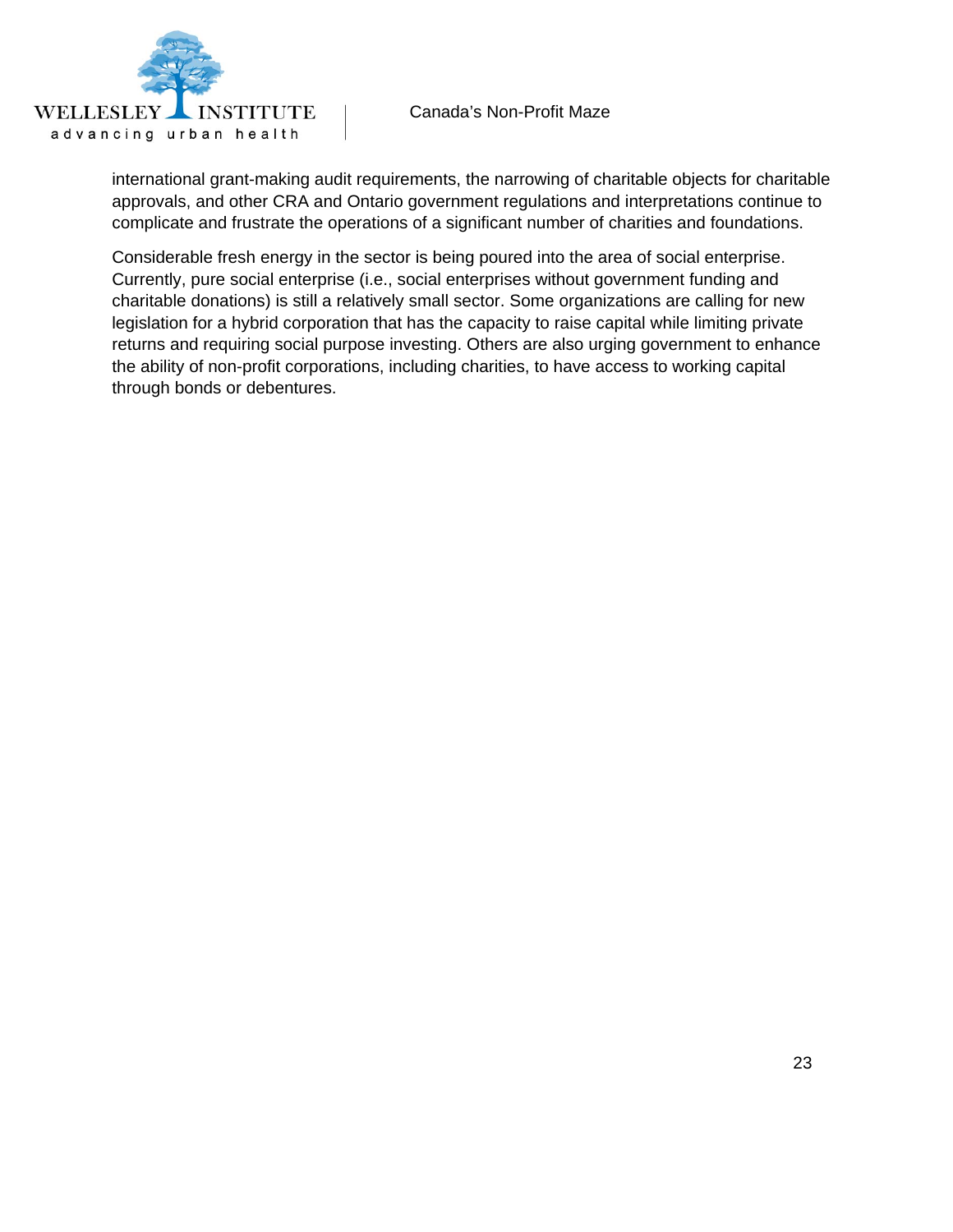<span id="page-24-0"></span>

# **Conclusion**

This survey provides an important snapshot and helps kick-start a long-overdue assessment of the impact that legislation and regulation have had on the non-profit and charitable sector. An ongoing evaluation of the way legislation and regulation is hindering the sector and impeding its work is required, especially as the recession bites deeper and some of the third sector advocacy work begins to take hold.

What is clear from this survey is that sector regulation and legislation are so complex that even senior third sector leaders do not understand it well (apart from a handful of charity law lawyers). Senior third sector leaders may be familiar with certain regulatory issues, but not the whole picture. This is a problem, since most of the sector does not have access to specialized charity law lawyers.

The work and methods of financing the sector are shifting, but regulation has not kept pace with the pressures and new developments in the sector. Moreover, in recent years more regulation, not less, has been required of the sector. Every level of government regulates, but no level of government is in charge of overseeing the welfare of the non-profit sector. No one is in charge of simplifying and improving the labyrinth of regulation that entraps the sector.

The profile that emerges is of a sector struggling to obtain financing from government, through charitable donations and by earning income. Any one of these funding sources comes with considerable regulation and constraints, and when organizations try to use all three funding sources, they are too often thwarted by the regulatory maze.

Government needs to acknowledge the need for legislative and regulatory reform. It needs to engage with the sector on a regulatory reform agenda that seeks to support and enable the sector to undertake its work. The ability of charities and non-profit organizations to respond to changing circumstances and adapt to new demands is seriously impeded by outdated regulation and legislation. These constraints on the sector's ability to adapt are about to become even more critical as the economy worsens and Canadians turn to their local charities and nonprofit organizations for help.

This report provides a starting point for a larger engagement of the sector, government, and the legal community in the size, scope, and priorities for legislative and regulatory reform. The *Scan of Organizations Involved in Non-Profit Sector Regulatory Issues, 2009* (Appendix) has been produced as a networking tool so that organizations in the sector can better collaborate and coordinate their efforts.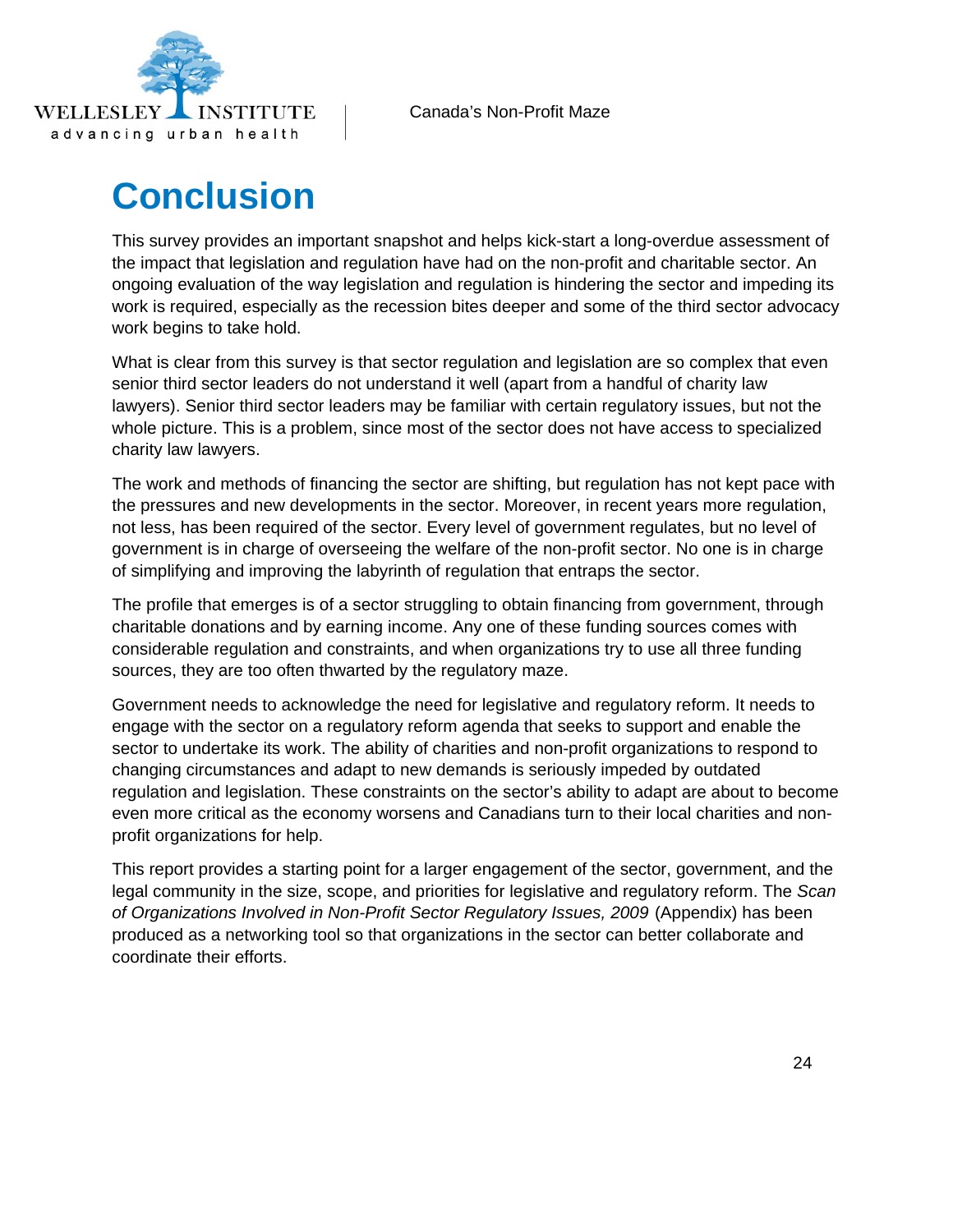<span id="page-25-0"></span>

# **Appendix: Scan of Organizations Involved in Non-Profit Sector Regulatory Issues, 2009**

The following list of organizations and their areas of interest was derived from key respondents. It is not exhaustive, but it is intended to provide a starting point for networking among and between organizations interested in improving the legislative and regulatory framework for the non-profit sector.

| <b>Focus</b>    | <b>Contact Information</b>              | <b>Description</b>                               |
|-----------------|-----------------------------------------|--------------------------------------------------|
| <b>Focus on</b> | <b>The Arts Advocate</b>                | The Arts Advocate helps increase                 |
| charities       | www.artsadvocate.com                    | the involvement of the Arts in public<br>policy. |
| Focus on        | Micheline Mckay                         |                                                  |
| government      | mmckay@michelinemckay.ca                |                                                  |
|                 | 416-389-9629                            |                                                  |
|                 |                                         |                                                  |
| <b>Focus on</b> | <b>The Canadian Community</b>           | <b>CCEDNet works to promote</b>                  |
| earned income   | <b>Economic Development Network</b>     | community economic development.                  |
|                 | (CCEDNet)                               | It supports the development of new               |
|                 | www.ccednet-rcdec.ca                    | legal structures for social enterprise.          |
|                 | info@ccednet.ca                         |                                                  |
|                 | 1877-202-2268                           |                                                  |
|                 |                                         |                                                  |
| <b>Focus on</b> | <b>Canadian Council for</b>             | The CCIC shares information with                 |
| charities       | <b>International Cooperation (CCIC)</b> | NGOs and foundations regarding                   |
|                 | www.ccic.ca                             | legislative and regulatory                       |
| <b>Focus on</b> |                                         | challenges. It monitors the impact of            |
| government      | Info@ccic.ca                            | CIDA regulations on their members.               |
|                 | 613-241-7007                            |                                                  |
| <b>Focus on</b> | <b>Canadian Council of Christian</b>    | CCCC provides advice and support                 |
| charities       | <b>Charities (CCCC)</b>                 | to Christian charities regarding a               |
|                 | www.cccc.org                            | variety of issues, including                     |
|                 |                                         | difficulties they may be having with             |
|                 | mail@cccc.org                           | the Canada Revenue Agency                        |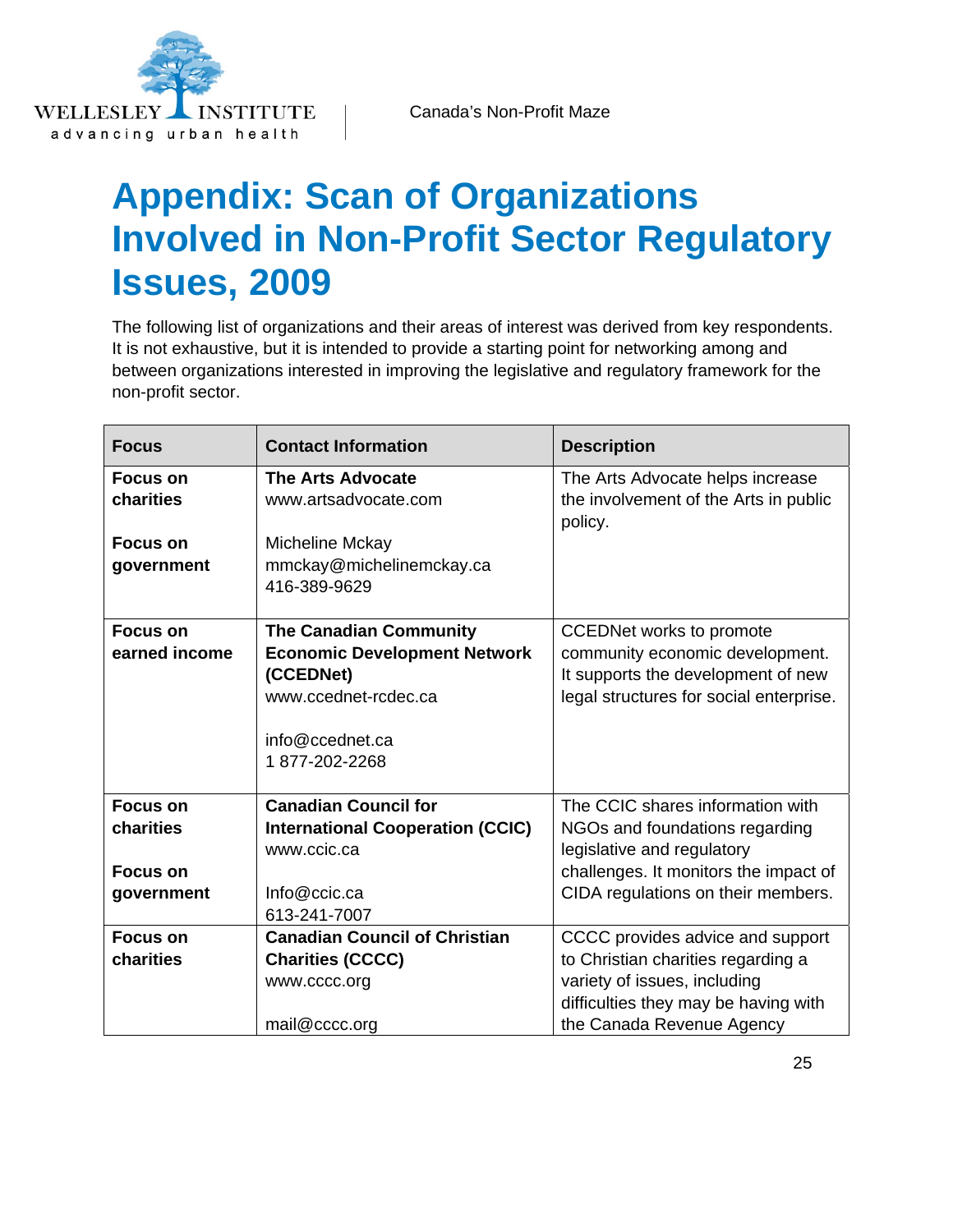

|                 | 519-669-5137                            | (CRA). The council educates and                 |
|-----------------|-----------------------------------------|-------------------------------------------------|
|                 |                                         | intervenes/mediates when                        |
|                 |                                         | necessary with the CRA. It has a                |
|                 |                                         | legal defence fund.                             |
|                 |                                         | The CCCC works with the CRA at                  |
|                 |                                         | several levels (mainly the pre-policy           |
|                 |                                         | discussion and technical issues                 |
|                 |                                         | groups). The council collaborates on            |
|                 |                                         | issues with other national partners,            |
|                 |                                         | such as Imagine Canada.                         |
|                 | <b>CAUSEWAY</b>                         | CAUSEWAY is a three-year national               |
| <b>Focus on</b> | http://pages.socialfinance.ca           | collaboration to fast-track Canada's            |
| earned income   |                                         | adoption of social finance. Its                 |
|                 | CAUSEWAY is a national                  | objective is to ensure that there is a          |
|                 | collaboration hosted at MaRS and        | healthy social finance marketplace              |
|                 | animated by SiG and the members         | supported by mainstream financial               |
|                 | of its steering committee. It is also a | institutions serving a national                 |
|                 | founding contributor to                 | constituency of social enterprises,             |
|                 | http://socialfinance.ca.                | social economy entities, community              |
|                 |                                         | economic development institutions,              |
|                 | Tim Draimin, Chair                      |                                                 |
|                 |                                         | cooperatives, and social purpose<br>businesses. |
|                 | tim@sigeneration.ca<br>416-673-8171     |                                                 |
|                 |                                         |                                                 |
|                 |                                         | CAUSEWAY promotes the                           |
|                 | Joanna Reynolds, Program                | legislative adoption by both federal            |
|                 | Coordinator                             | and provincial governments of new               |
|                 | joanna.reynolds@socialfinance.ca        | forms of corporate structure that               |
|                 | 416-673-8172                            | permit the creation of "hybrid                  |
|                 |                                         | enterprises." It is also proposing              |
|                 |                                         | changes to Canadian tax regulation              |
|                 |                                         | that will enable foundations to use             |
|                 |                                         | their capital base to invest in social          |
|                 |                                         | enterprise activity.                            |
|                 |                                         |                                                 |
|                 |                                         | Apart from its coalition-building and           |
|                 |                                         | public-policy advocacy work,                    |
|                 |                                         | <b>CAUSEWAY</b> also provides                   |
|                 |                                         | leadership to the non-profit sector,            |
|                 |                                         | supporting capacity building and                |
|                 |                                         | knowledge sharing related to social             |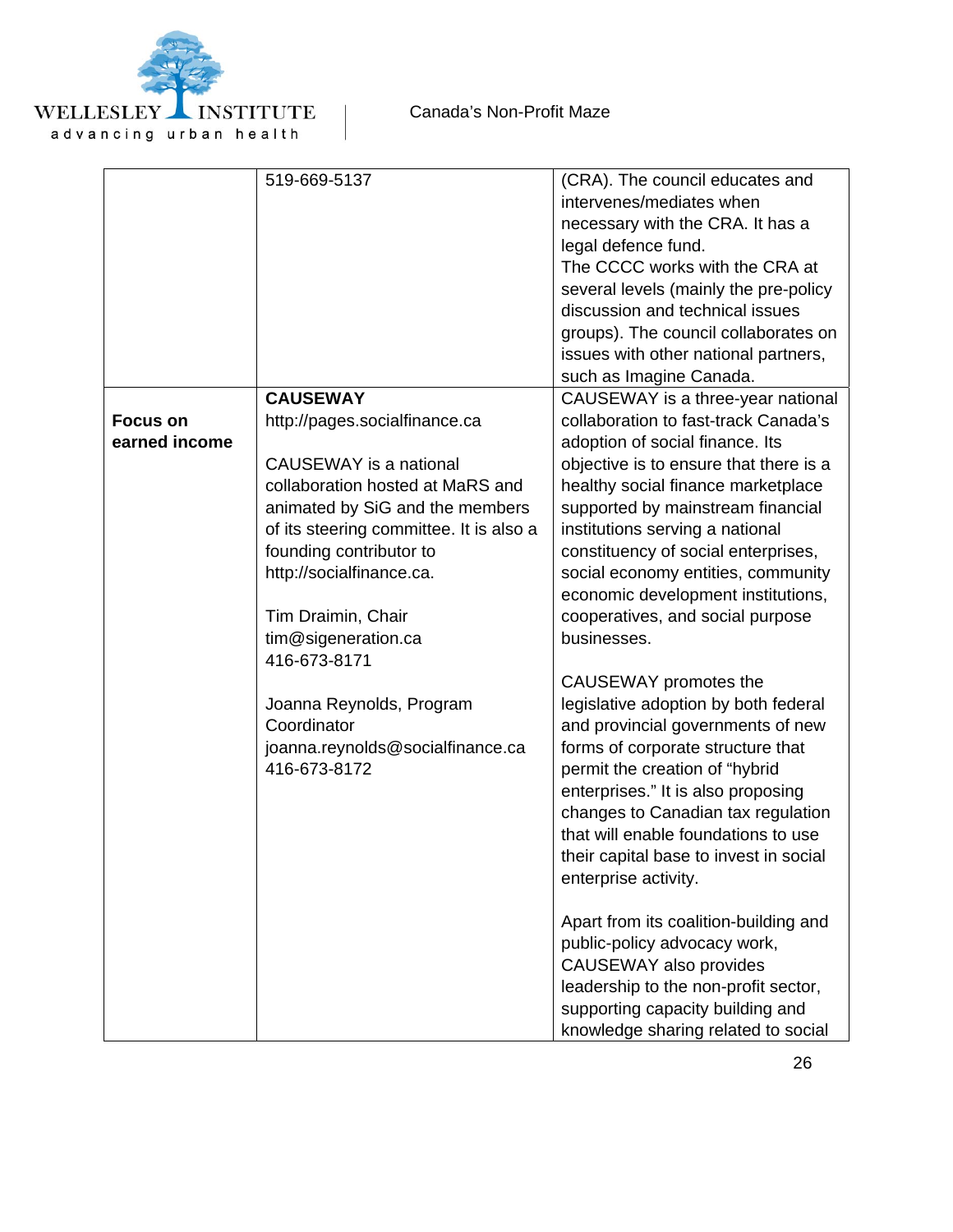

|                      |                                           | enterprise and social finance.                                                                                                                                                                                                                                                                                                                                       |
|----------------------|-------------------------------------------|----------------------------------------------------------------------------------------------------------------------------------------------------------------------------------------------------------------------------------------------------------------------------------------------------------------------------------------------------------------------|
|                      |                                           | A focus on Ontario is underway with<br>support from the Future Fund,<br>Ontario Trillium Foundation and the<br><b>Carleton Centre for Community</b><br>Innovation.                                                                                                                                                                                                   |
|                      |                                           | CAUSEWAY is supported in its<br>policy advocacy and leadership work<br>by the SiG Initiative (a collaboration<br>of the J.W. McConnell Family<br>Foundation), the MaRS Discovery<br>District, the PLAN Institute of<br>Vancouver, and the University of<br>Waterloo.                                                                                                 |
| <b>Focus on</b>      | <b>Centre for Social Innovation</b>       | The Centre for Social Innovation                                                                                                                                                                                                                                                                                                                                     |
| <b>Earned Income</b> | www.socialinnovation.ca                   | launched an Enterprising Nonprofit                                                                                                                                                                                                                                                                                                                                   |
|                      |                                           | Fund, a collaboration of 12 funders                                                                                                                                                                                                                                                                                                                                  |
|                      | Tonya Surman, CEO                         | that awarded 16 grants totalling                                                                                                                                                                                                                                                                                                                                     |
|                      | tonya@socialinnovation.ca                 | \$100,000.                                                                                                                                                                                                                                                                                                                                                           |
| <b>Focus on</b>      | <b>Community Foundations of</b>           | CFC is in the second year of a pilot                                                                                                                                                                                                                                                                                                                                 |
| <b>Charities</b>     | Canada (CFC)                              | project to increase mission-based                                                                                                                                                                                                                                                                                                                                    |
|                      | www.cfc-fcc.ca                            | investing assets at community                                                                                                                                                                                                                                                                                                                                        |
| <b>Focus on</b>      |                                           | foundations and the adoption of MBI                                                                                                                                                                                                                                                                                                                                  |
| <b>Earned Income</b> | <b>Betsy Martin</b>                       | policies. It focuses on the following:                                                                                                                                                                                                                                                                                                                               |
|                      | Betsy.martin@sympatico.ca<br>613 236-1621 | Providing board and<br>investment committee<br>education<br>Actively supporting MBI policy<br>development at participating<br>community foundations<br>Increasing awareness and use<br>of proxy voting<br>Increasing capacity for<br>community investing by<br>publishing a legal analysis and<br>case examples of community<br>investing by Canadian<br>foundations |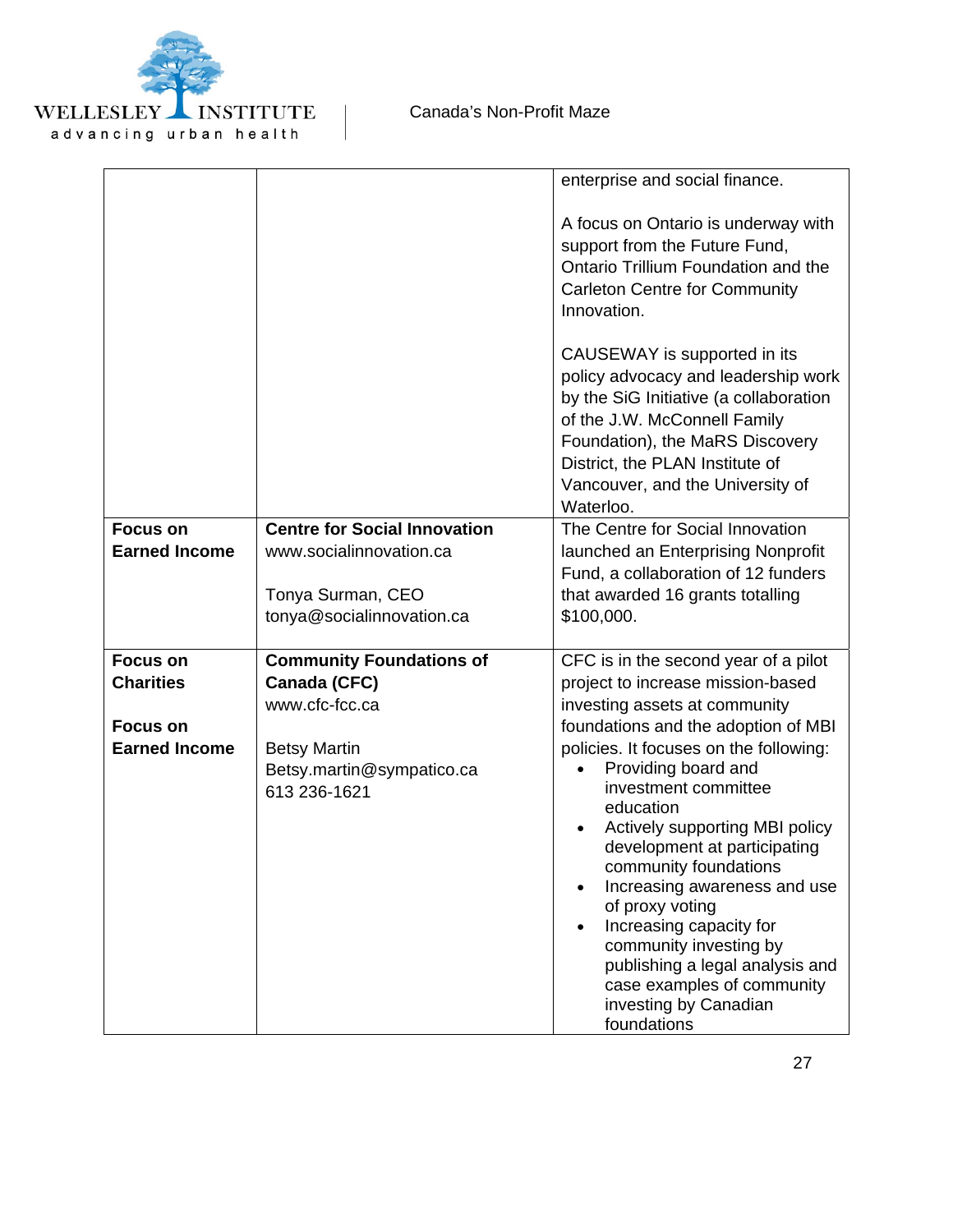

| <b>Focus on</b> | <b>Community Social Services</b>      | The Community Social Services                                   |
|-----------------|---------------------------------------|-----------------------------------------------------------------|
| government      | Campaign                              | Campaign is a coordinated                                       |
|                 | http://socialplanningtoronto.org/cssc | campaign for change. It considers                               |
|                 |                                       | that Ontario's community social                                 |
|                 | <b>Protect Ontario Communities</b>    | service agencies are losing ground                              |
|                 | www.protectontariocommunities.ca      | in their objective to bring people                              |
|                 |                                       | from the margins to the mainstream.                             |
|                 | John Campey (Community Social         | The campaign has identified the                                 |
|                 | Planning council-Toronto), Co-        | following needs:                                                |
|                 | Chair with Faduma Mohamed             | Coordinated funding practices                                   |
|                 | (Labour Community Services)           | across all ministries, including                                |
|                 | jcampey@cspc.toronto.on.ca            | standard cost-of-living                                         |
|                 | 416-351-0095, ext. 260                | increases                                                       |
|                 |                                       | An accord between the                                           |
|                 |                                       | Ontario government and the                                      |
|                 |                                       | community social services                                       |
|                 |                                       | sector to move forward on                                       |
|                 |                                       | improved service planning and<br>social infrastructure for less |
|                 |                                       | advantaged Ontarians.                                           |
|                 |                                       | Campaign goals:                                                 |
|                 |                                       | Build political momentum for                                    |
|                 |                                       | change among the public,                                        |
|                 |                                       | politicians, policy decision-                                   |
|                 |                                       | makers and funders.                                             |
|                 |                                       | Increase core, stable and fair<br>٠                             |
|                 |                                       | funding for community service                                   |
|                 |                                       | agencies.                                                       |
|                 |                                       | Support continuing efforts to                                   |
|                 |                                       | have all governments                                            |
|                 |                                       | implement the Code of Good                                      |
|                 |                                       | Funding Practices.                                              |
|                 |                                       | Build a unified voice for                                       |
| Focus on        | <b>Imagine Canada</b>                 | change.<br>Imagine Canada is rebuilding its                     |
| charities       | www.imaginecanada.ca                  | capacity to become a more effective                             |
|                 |                                       | voice and a meeting place for the                               |
| <b>Focus on</b> | info@imaginecanada.ca                 | broad pan-Canadian voluntary                                    |
| government      | 1800-263-1178                         | sector. It provides research and                                |
|                 |                                       | disseminates knowledge on broad                                 |
| <b>Focus on</b> |                                       | issues affecting the sector (e.g.,                              |
| earned income   |                                       | giving, fundraising, volunteerism, the                          |
|                 |                                       |                                                                 |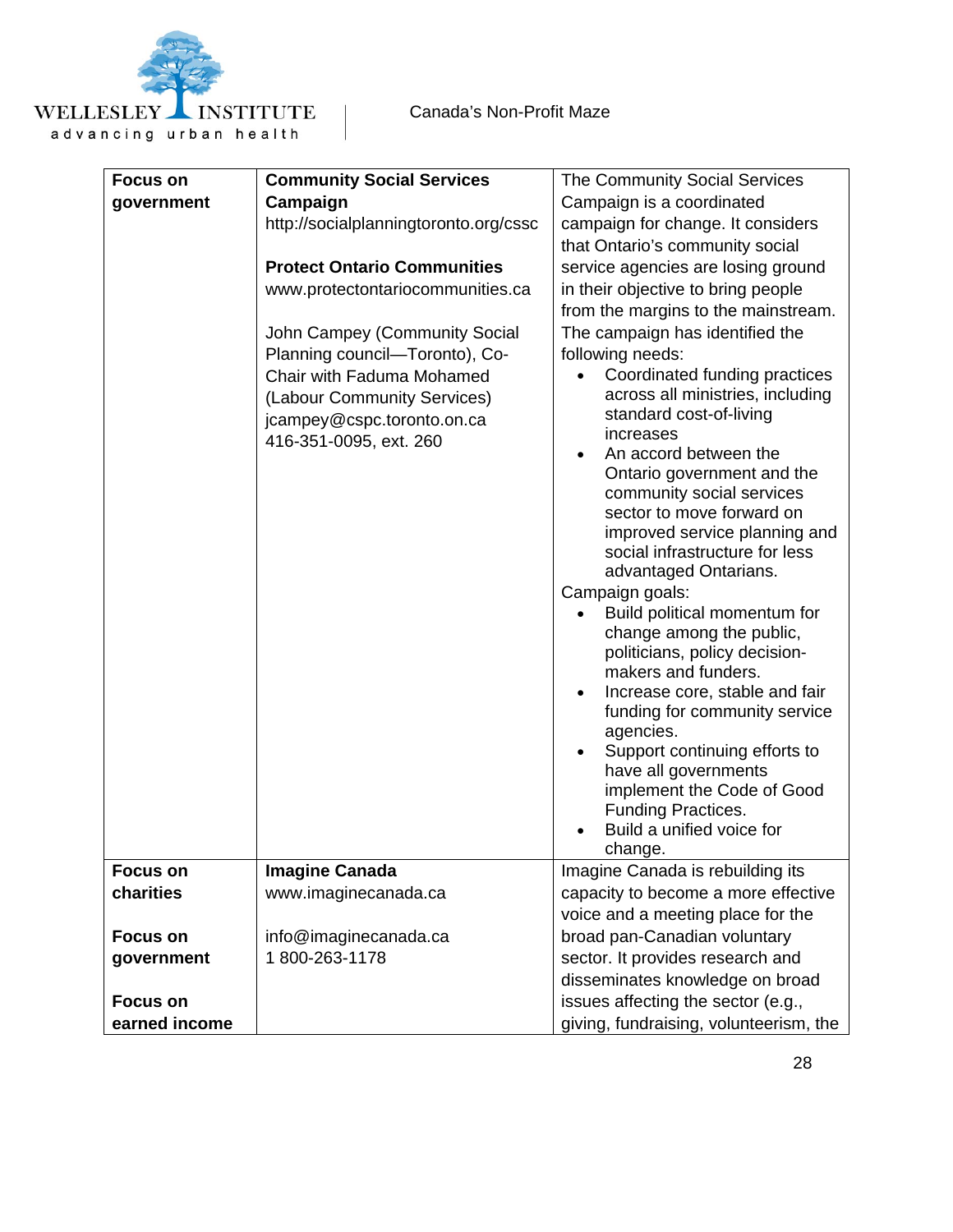

|                 |                                        | health of the sector). It is active on |
|-----------------|----------------------------------------|----------------------------------------|
|                 |                                        | CRA fundraising guidelines. It tracks  |
|                 |                                        | the implementation of blue ribbon      |
|                 |                                        | panel recommendations.                 |
|                 |                                        | - Social enterprise                    |
|                 |                                        | - Beginning involvement in creating    |
|                 |                                        | better regulatory environment.         |
|                 |                                        | - Active - Canadian Nonprofit          |
|                 |                                        | <b>Corporations Act</b>                |
|                 |                                        | - Active - Accounting Standards for    |
|                 |                                        | Nonprofits                             |
| <b>Focus on</b> | <b>The Muttart Foundation</b>          | The Muttart Foundation's activities    |
| charities       | www.muttart.org                        | include policy research and public     |
|                 |                                        | awareness research. It plays a         |
|                 | <b>Bob Wyatt</b>                       | convening role on the regulation of    |
|                 | bwyatt@muttart.org                     | charities. It holds seminars and       |
|                 | 1877-788-5437                          | workshops on key issues and            |
|                 |                                        | concerns affecting charities as well   |
|                 |                                        | as special projects.                   |
|                 |                                        | The foundation undertakes regular      |
|                 |                                        | surveys of public attitudes toward     |
|                 |                                        | charities and hosts consultations      |
|                 |                                        | with the CRA and the sector on the     |
|                 |                                        | regulation of charities.               |
| <b>Focus on</b> | <b>Ontario Bar Association</b>         | The Ontario Bar Association            |
| charities       | Charity and Not For Profit Law         | currently has a standing committee     |
|                 | Section                                | that looks at Ontario charity and      |
|                 | www.oba.org                            | non-profit laws and makes              |
|                 |                                        | suggestions for reform and new         |
|                 | <b>Cliff Goldfarb</b>                  | legislation. It also has committees    |
|                 | cgoldfarb@gardiner-roberts.com         | reviewing tax and corporate law        |
|                 | 416-865-6616                           | issues in response to various federal  |
|                 |                                        | and provincial initiatives. All        |
|                 |                                        | developments are reported regularly    |
|                 |                                        | in the section's newsletter.           |
| <b>Focus on</b> | <b>Ontario Nonprofit Network (ONN)</b> | ONN is a network of networks that      |
| charities       | www.ontariononprofitnetwork.ca         | helps to build communication and       |
|                 |                                        | coordination among non-profit          |
| <b>Focus on</b> | Constance Exley, Executive Director    | organizations working for the public   |
| government      | info@ontariononprofitnetwork.ca        | benefit in Ontario. ONN works with     |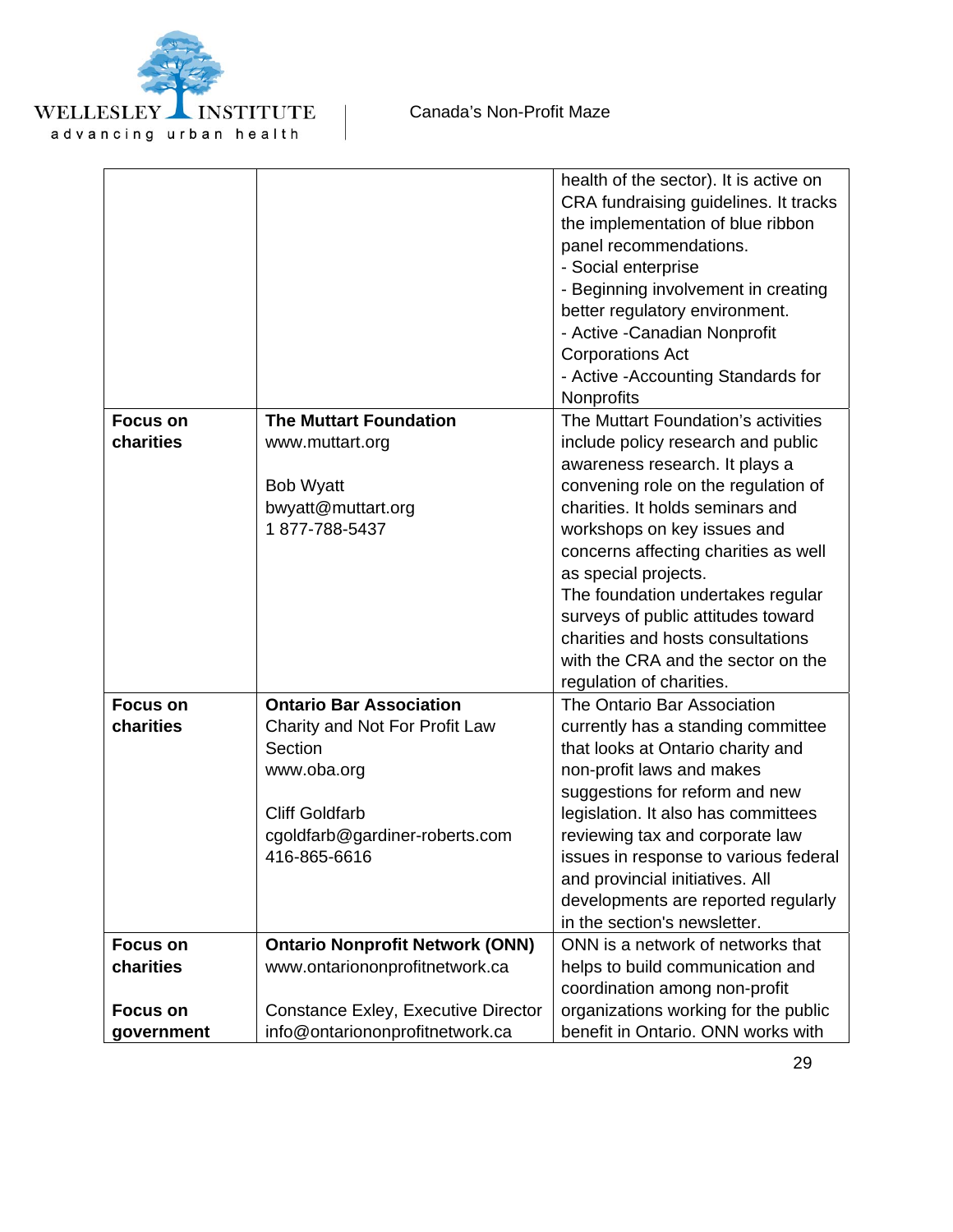

| <b>Focus on</b><br>earned income<br><b>Focus on</b><br>earned income | 416-642-5786<br><b>Ontario Social Economy Round</b><br>Table (OSER)<br>c/o Paul Chamberlain, CCEDNet<br>pchamberlain@ccednet-rcdec.ca<br>416-760-2554 | interested sector members on<br>issues of cross sector relevance.<br>ONN is active in the following areas:<br><b>CRA Fundraising guidelines</b><br><b>Canadian Non-Profit</b><br>Corporations Act (with Imagine<br>Canada)<br><b>Ontario Non-Profit</b><br><b>Corporations Act</b><br>Accounting standards for non-<br>profits (with Imagine Canada)<br>Constellations on social<br>finance and social enterprise<br>(in collaboration with other<br>groups, MaRS, OSER, CSI)<br>OSER provides strategic planning<br>and coordination regarding social<br>economic development. |
|----------------------------------------------------------------------|-------------------------------------------------------------------------------------------------------------------------------------------------------|---------------------------------------------------------------------------------------------------------------------------------------------------------------------------------------------------------------------------------------------------------------------------------------------------------------------------------------------------------------------------------------------------------------------------------------------------------------------------------------------------------------------------------------------------------------------------------|
| <b>Focus on</b><br>charities<br>(foundations)                        | <b>Philanthropic Foundations</b><br>Canada (PFC)<br>www.pfc.ca<br>general@pfc.ca<br>514-866-5446                                                      | PFC is active on federal excess<br>business holdings regime rules.                                                                                                                                                                                                                                                                                                                                                                                                                                                                                                              |
| <b>Focus on</b><br>earned income                                     | <b>SiG@MaRS</b><br>www.marsdd.com<br><b>Allyson Hewitt</b><br>ahewitt@marsdd.com<br>416-673-8100                                                      | SiG@MaRS is actively developing<br>programs to support the launch and<br>growth of social ventures, enhancing<br>the skills and networks of social<br>entrepreneurs, exploring new<br>instruments of social finance,<br>fostering opportunities for<br>technology platforms to help scale<br>social ventures, and building the<br>social enterprise community.                                                                                                                                                                                                                  |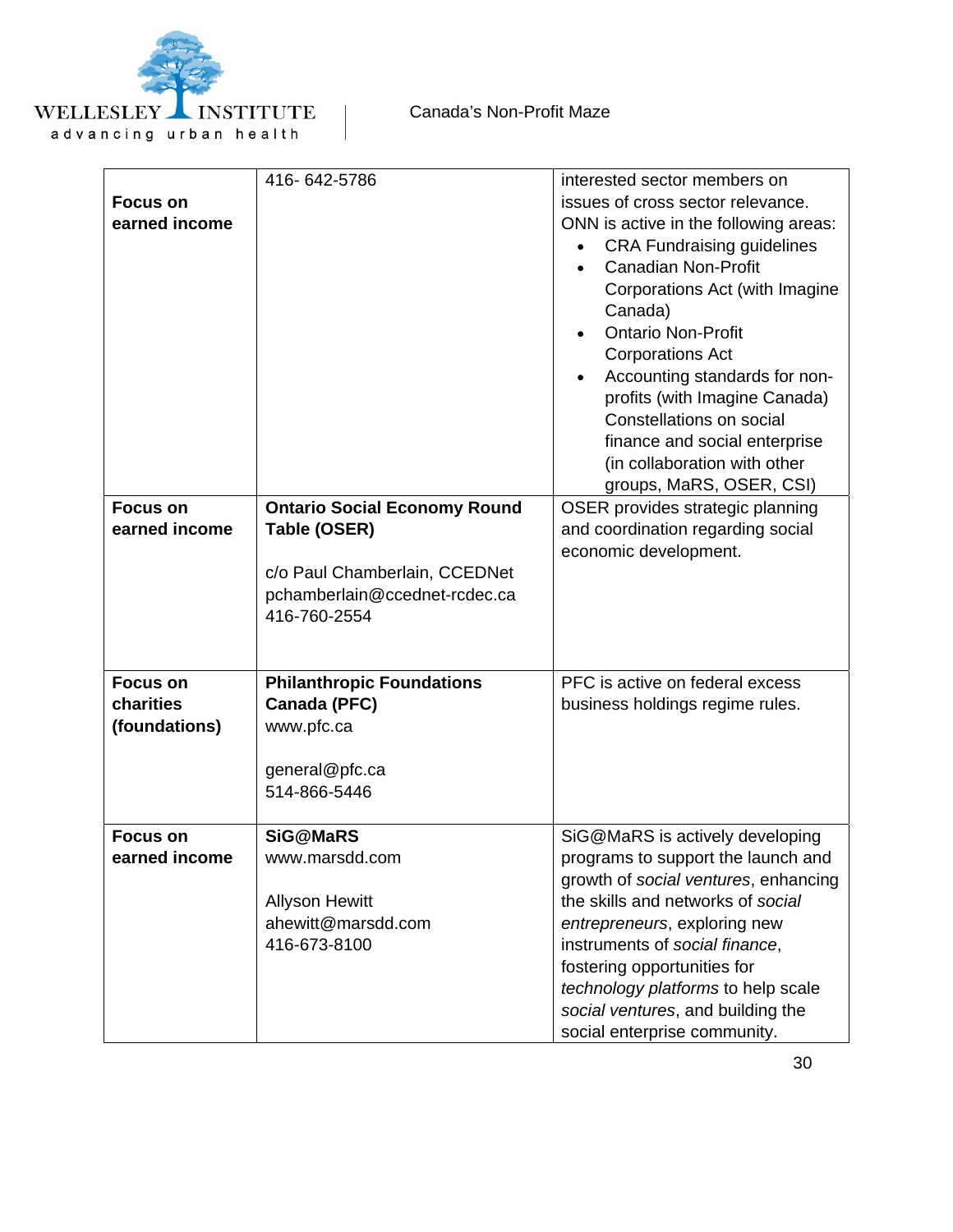

|                                  |                                                                                                        | SiG@MaRS is involved in the<br>following:<br>Business plans and white<br>papers for the Social Venture<br>Fund<br>A working paper on social<br>enterprise and procurement to<br>be released for discussion<br>A major project on social<br>impact metrics (in<br>development) |
|----------------------------------|--------------------------------------------------------------------------------------------------------|-------------------------------------------------------------------------------------------------------------------------------------------------------------------------------------------------------------------------------------------------------------------------------|
|                                  |                                                                                                        | Case examples have been<br>developed by SiG@Waterloo, the<br>organization's research node.                                                                                                                                                                                    |
|                                  |                                                                                                        | As announced in the Ontario<br>Poverty Reduction Strategy, it is<br>working to bring the Social<br>Investment Exchange to Ontario. It<br>is also working to bring the School<br>for Social Entrepreneurs to Ontario.                                                          |
| <b>Focus on</b><br>government    | <b>Social Economy Centre, OISE</b><br>http://socialeconomy.utoronto.ca/                                | The Social Economy Centre<br>undertakes research related to<br>social economy.                                                                                                                                                                                                |
| <b>Focus on</b><br>earned income | Laurie Mook, Director<br>Imook@oise.utoronto.ca<br>Jack Quarter, Director<br>jquarter@oise.utoronto.ca | Areas of study:<br>Mapping of Southern Ontario's<br>٠<br>social economy<br>The impact of social economy<br>organizations<br>Policy development<br>The impact of social economy                                                                                                |
|                                  |                                                                                                        | Policy studies:<br>Project 21: To analyze the<br>relationship between the<br>Ontario government and SEOs<br>Project 33: A comparison of<br>policy frameworks for social<br>enterprises and non-profits in                                                                     |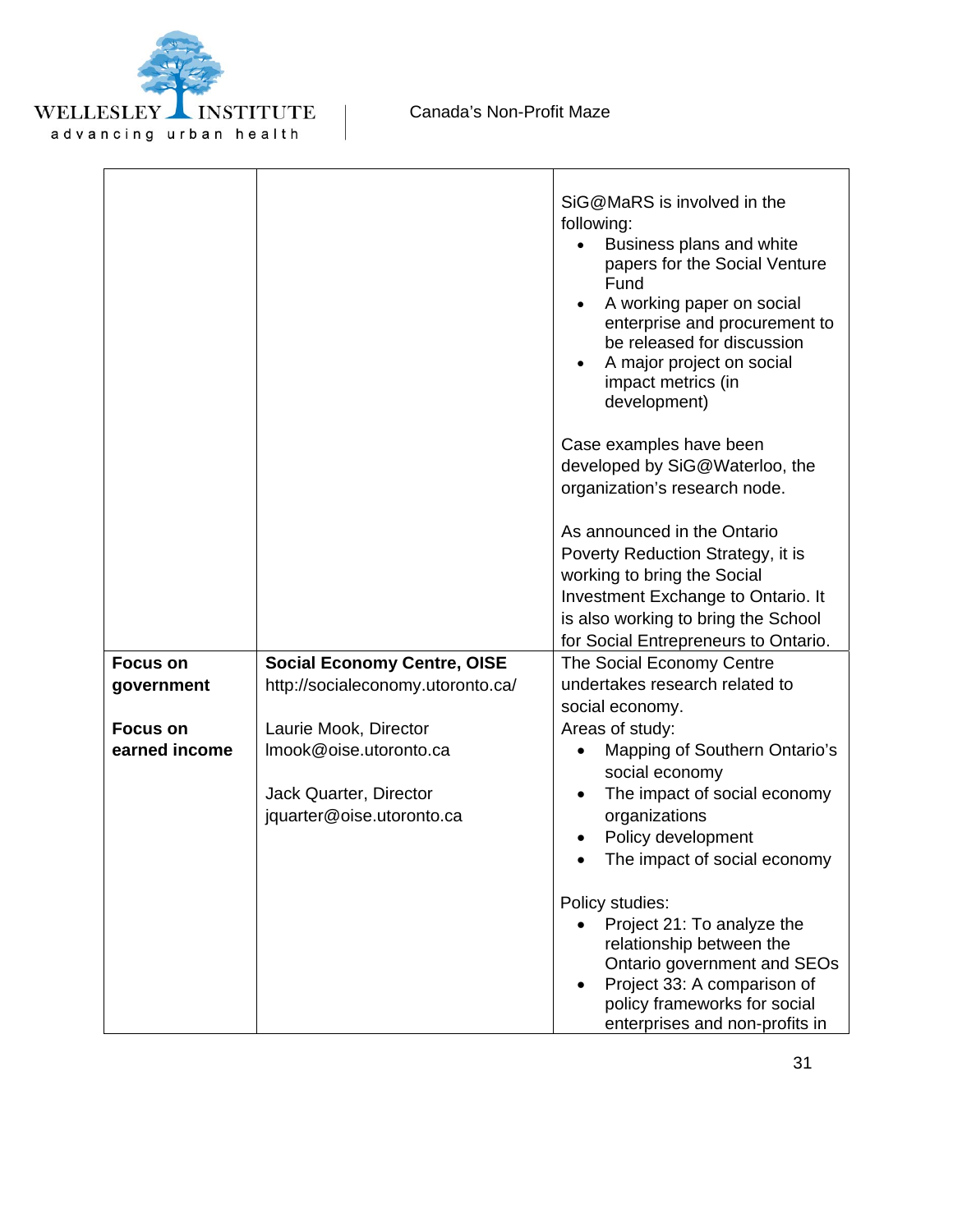

|                               |                                                                                                                                         | <b>Ontario and Quebec</b><br>Project 34: An overview of the<br>different policy frameworks for<br>the support and development<br>of co-operatives in Quebec<br>and Ontario |
|-------------------------------|-----------------------------------------------------------------------------------------------------------------------------------------|----------------------------------------------------------------------------------------------------------------------------------------------------------------------------|
| <b>Focus on</b><br>government | <b>Trillium Foundation</b><br>www.trilliumfoundation.org<br><b>Marilyn Struthers</b><br>MStruthe@trilliumfoundation.org<br>416-963-7914 | The Trillium Foundation undertakes<br>research in funding practice reform.                                                                                                 |